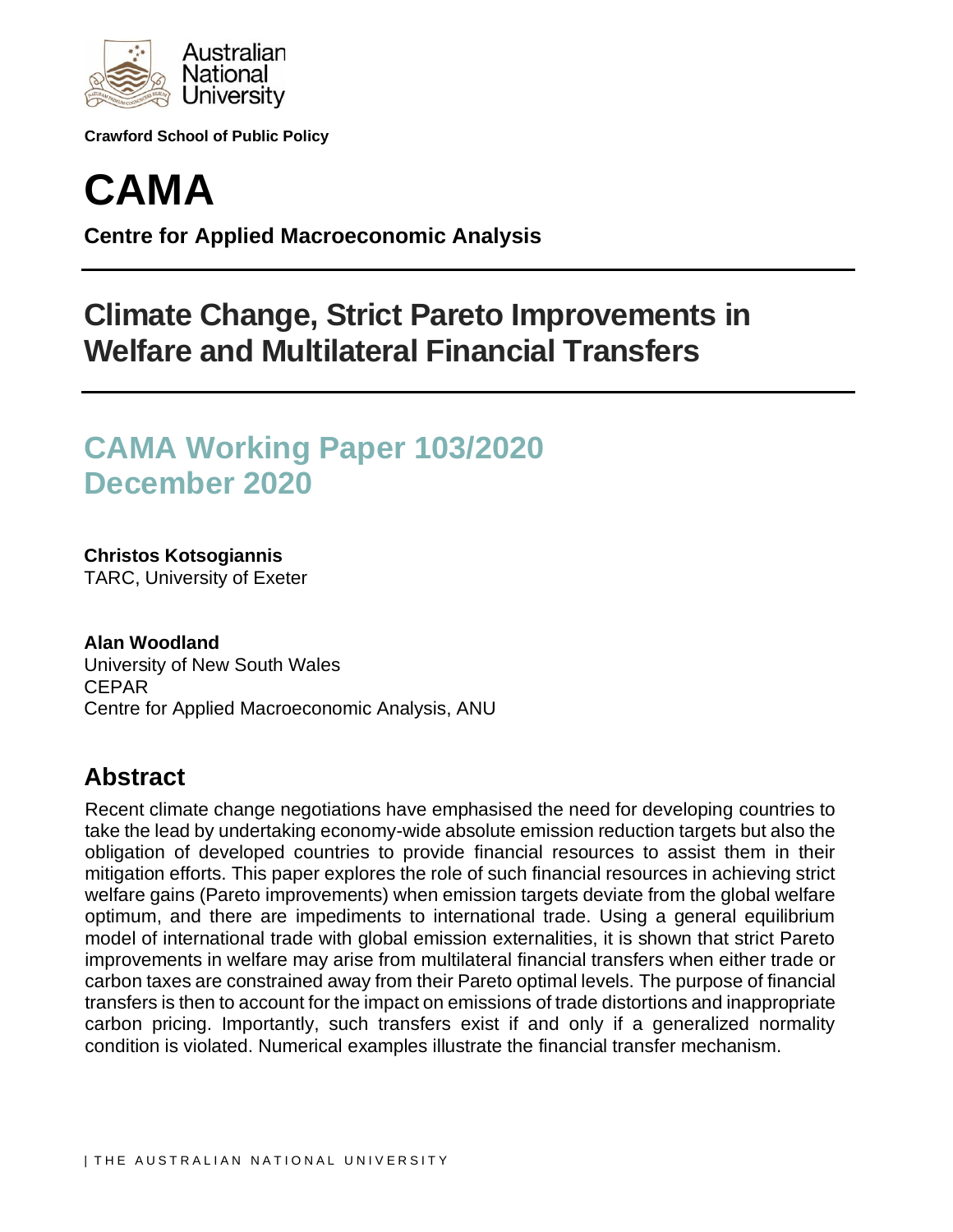#### **Keywords**

Global emissions, environmental externalities, multilateral financial (income) transfers, Pareto-improving reforms.

#### **JEL Classification**

H23, F18

#### **Address for correspondence:**

(E) [cama.admin@anu.edu.au](mailto:cama.admin@anu.edu.au)

**ISSN 2206-0332**

**[The Centre for Applied Macroeconomic Analysis](http://cama.crawford.anu.edu.au/)** in the Crawford School of Public Policy has been established to build strong links between professional macroeconomists. It provides a forum for quality macroeconomic research and discussion of policy issues between academia, government and the private sector.

**The Crawford School of Public Policy** is the Australian National University's public policy school, serving and influencing Australia, Asia and the Pacific through advanced policy research, graduate and executive education, and policy impact.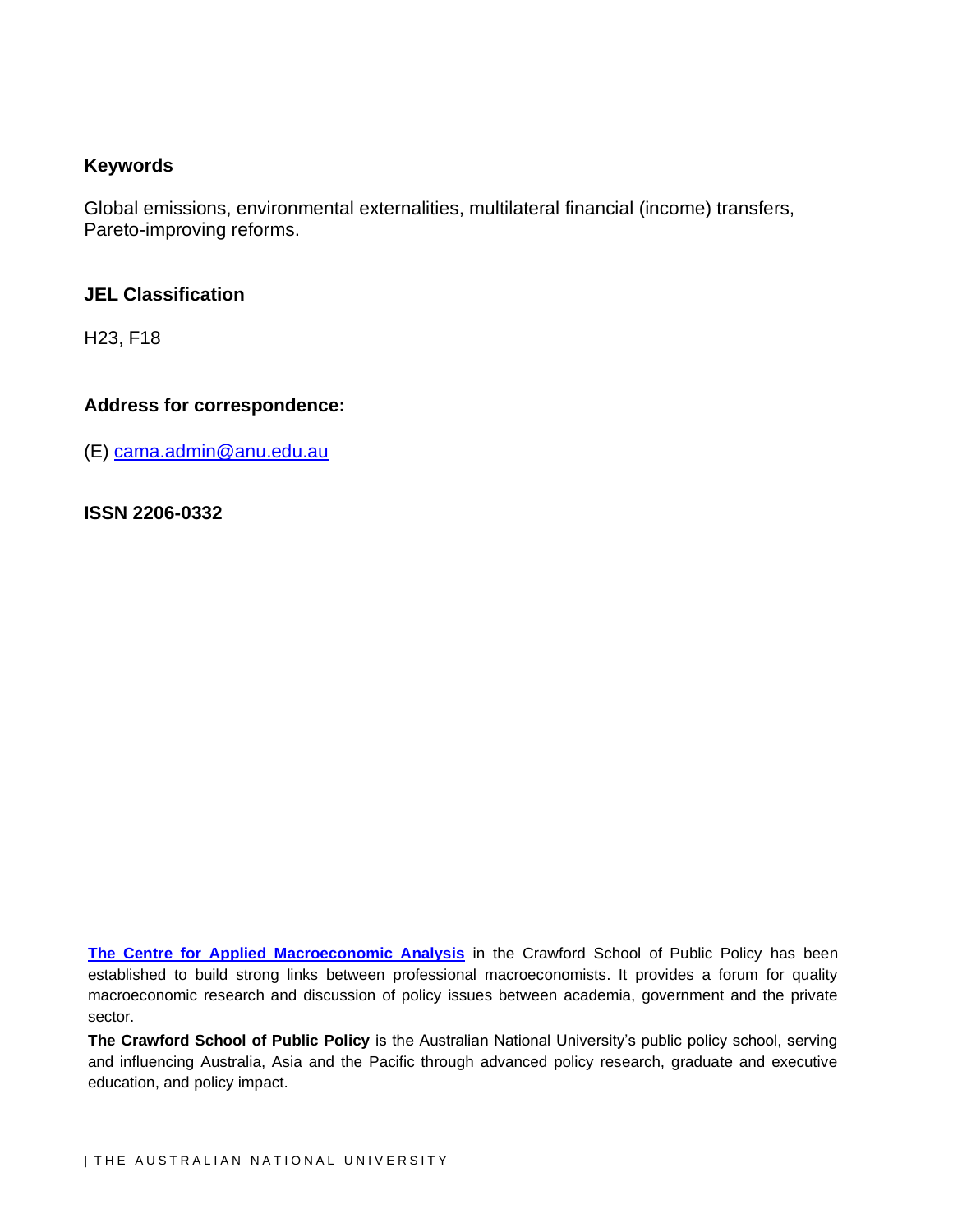# Climate Change, Strict Pareto Improvements in Welfare and Multilateral Financial Transfers

Christos Kotsogiannis TARC, University of Exeter

Alan Woodland<sup>†</sup> University of New South Wales, CEPAR and CAMA

December 1, 2020

#### Abstract

Recent climate change negotiations have emphasised the need for developing countries to take the lead by undertaking economy-wide absolute emission reduction targets but also the obligation of developed countries to provide financial resources to assist them in their mitigation efforts. This paper explores the role of such Önancial resources in achieving strict welfare gains (Pareto improvements) when emission targets deviate from the global welfare optimum, and there are impediments to international trade. Using a general equilibrium model of international trade with global emission externalities, it is shown that strict Pareto improvements in welfare may arise from multilateral financial transfers when either trade or carbon taxes are constrained away from their Pareto optimal levels. The purpose of financial transfers is then to account for the impact on emissions of trade distortions and inappropriate carbon pricing. Importantly, such transfers exist if and only if a generalized normality condition is violated. Numerical examples illustrate the financial transfer mechanism.

#### JEL Classification: H23, F18.

Keywords: Global emissions, environmental externalities, multilateral Önancial (income) transfers, Pareto-improving reforms.

Acknowledgements: We are grateful to Brian Copeland, seminar participants at the Universities of British Columbia, Exeter, Tsinghua and conference participants at TARC-Japan Workshop 2016, C.R.E.T.E. 2016, and TARC-IQTE 2019 for comments. The support of the Economic and Social Research Council (ESRC) under grant ref. ES/S00713X/1 (Kotsogiannis) and of the Australian Research Council under grant DP140101187 (Woodland) are gratefully acknowledged. The usual caveat applies.

Data sharing: Data sharing is not applicable to this article as no datasets were generated or analyzed during the current theoretical study.

Tax Administration Research Centre (TARC), University of Exeter, Exeter, EX4 4PU, UK. Telephone:  $+44$  (0) 1392 723319, E-mail: C.Kotsogiannis@exeter.ac.uk.

<sup>&</sup>lt;sup>†</sup>School of Economics, University of New South Wales, Sydney, NSW 2052, Australia. Telephone:  $+61$  (0) 2 9065 1335, E-mail: A.Woodland@unsw.edu.au.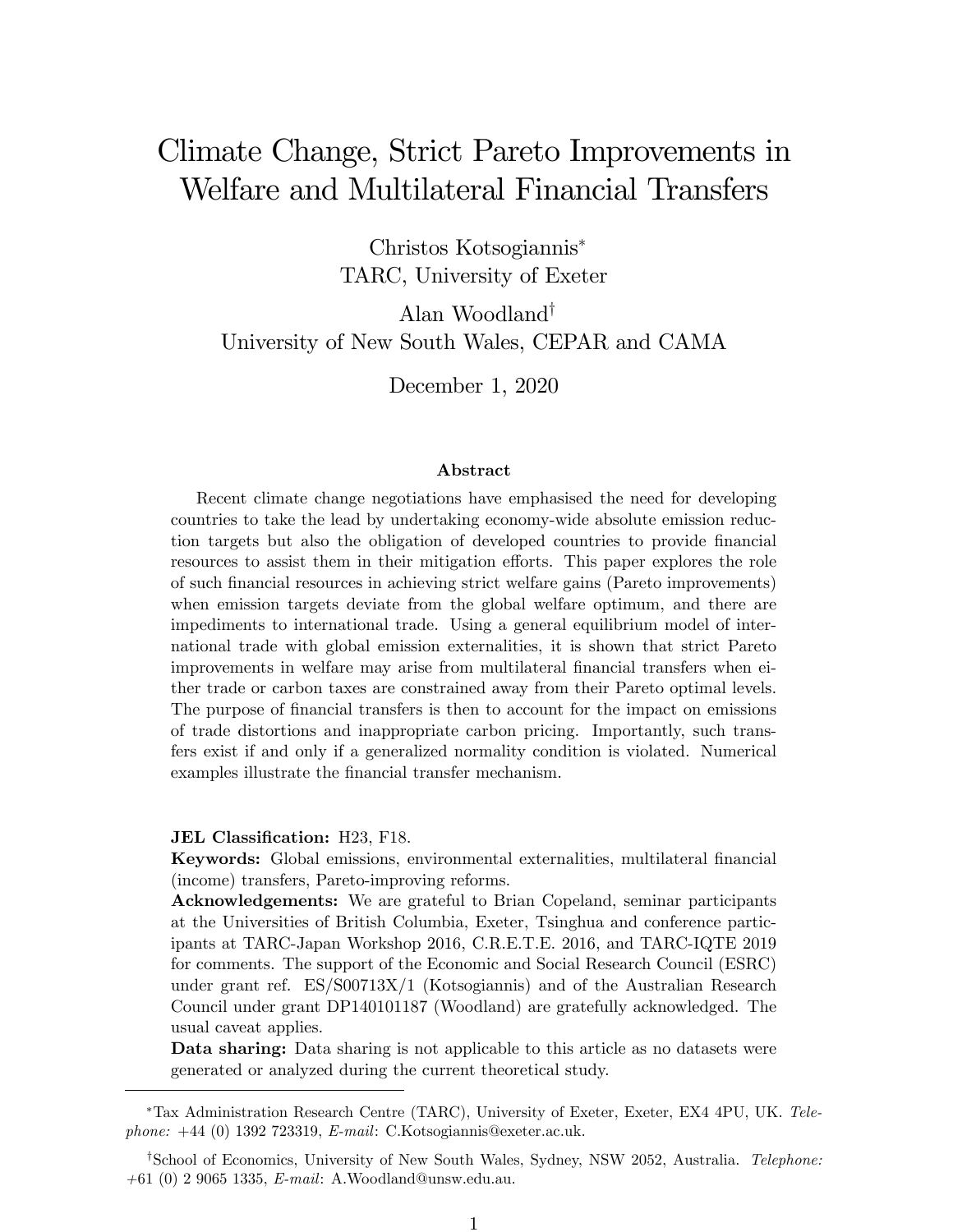## 1 Introduction

The Paris agreement establishes the 'principle of common but differentiated responsibility and respective capabilities, in the light of different national circumstances'  $(Art. 2.2)$ . This principle calls primarily for developing countries to take the lead by undertaking ëeconomy-wide absolute emission reduction targetsí (Art. 4.4) but also the obligation to 'provide financial resources to assist developing country Parties' (Art. 9.1, emphasis added).<sup>1</sup> Arguably, there is a strong equity argument behind the provision of financial transfers that compensate the countries that adopt emission mitigation strategies (possibly through taxing carbon). These transfers could come in different guises (tied  $\overline{\phantom{a}}$ in the sense of being conditional on specific pollution mitigation actions  $\sim$  or untied) and would be necessary for universal participation in a Climate Change Agreement, and could be substantial. Though precise estimates are difficult to come by, Jacoby et al. (2008), for example, estimate that if developed countries were to fully compensate developing countries for the costs of mitigation then their welfare costs, if shared equally, will be around  $2\%$  in 2020, rising to some  $10\%$  in 2050, with the implied financial transfers being over \$400 billion per year in 2020 rising to around \$3 trillion in 2050. Implicit in the discussion behind financial assistance is the premise that financial transfers can deliver, in addition to other instruments (trade and carbon taxes) that can be used, welfare improvements for all participating countries.<sup>2</sup>

In a world economy in which there are trade and pollution distortions, the latter arising from inefficient carbon pricing, the question arises as to whether there exist multilateral financial transfers (income) that are strictly Pareto-improving in welfare.<sup>3</sup> And, if they do exist, under what conditions? This is the theme of the paper: to explore conditions under which there exist international transfers of income that result in strict welfare gains to all participating countries, thereby partially ameliorating the negative welfare effects of carbon price distortions in the presence of global emissions externalities. The key task in this paper is therefore to elaborate on the conditions that are necessary and/or sufficient to hold in the initial equilibrium for multilateral transfers to general strict Pareto improvements in welfare. This is a deceptively simple question but, as the analysis will show, with an answer that is surprisingly not simple. On a more practical note, the analysis highlights, as noted in the preceding paragraph, an issue that has

<sup>1</sup>For a critical review of the Paris agreement see Streck et al. (2016).

<sup>&</sup>lt;sup>2</sup>Recently, the EU as part of the European Green Deal (COM(2019) 640 final) action plan anounced The Just Transition Mechanism' to address the social and economic effects of the transition to a carbon neutral EU economy. The mechanism provides targeted support of at least 150 billion Euros over the period of 2021-2027 in the regions most affected by this transition. Part of this financial support constitutes tied financial transfers with the sole surpose to compensate those that are most affected by the move towards the green economy.

<sup>&</sup>lt;sup>3</sup>Financial transfers and income will be used interchangeably throughout. As will be shown below, and from a modeling perspective, these are transfers of the numeraire good.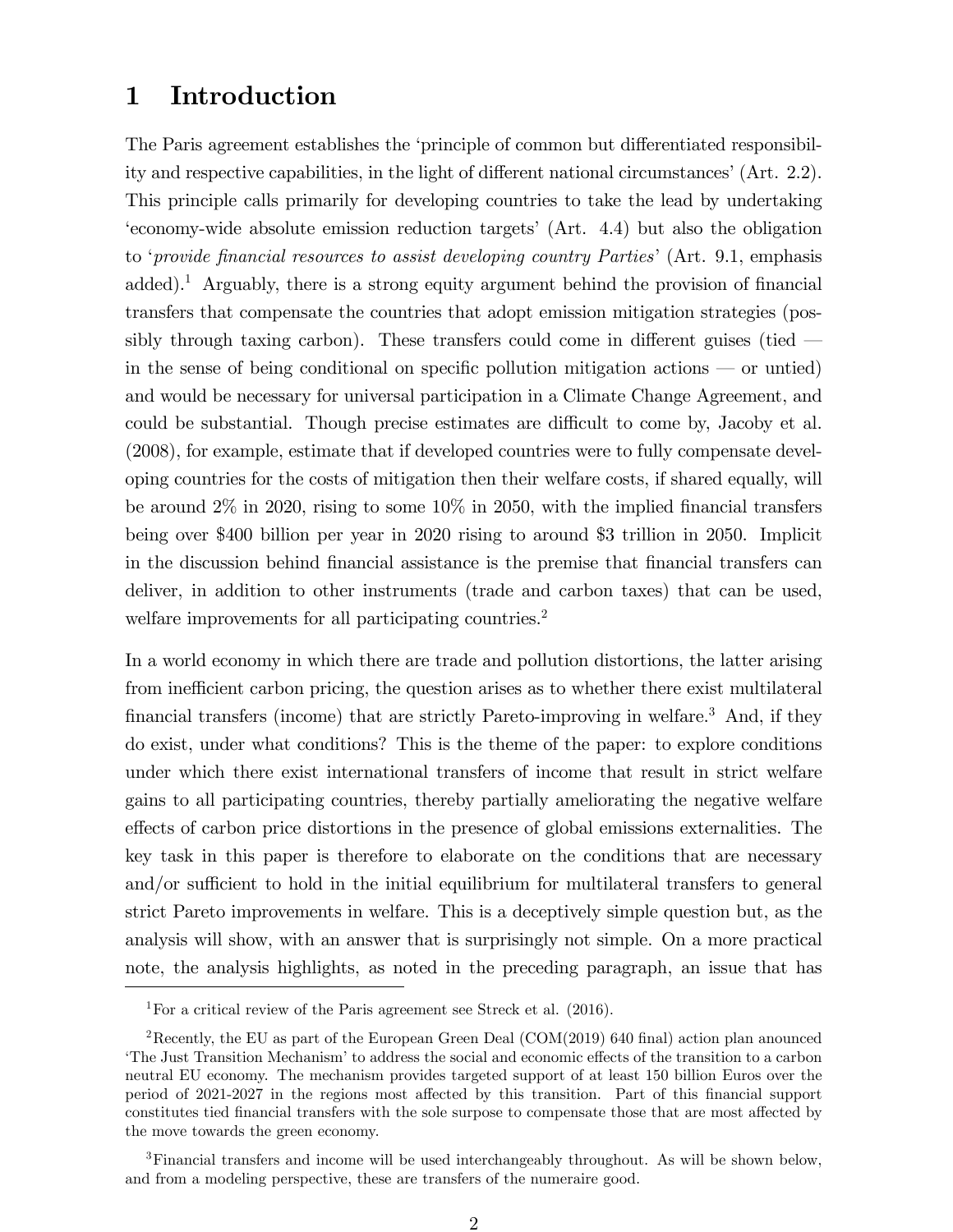been prominent in current discussions in climate change negotiations, and in particular with the nature of the responsibilities and actions countries need to take in relation to financial transfers to compensate for enhanced climate action.

There is, of course, another way to state the problem and, as it will be seen shortly, this is the approach that will be taken to address the issues at hand. If, for some reason, the global economy is constrained from setting carbon and trade tax instruments at their Pareto efficient values, can we nevertheless ensure that the use of multilateral transfers can generate welfare gains to all participating countries? This is the objective of this paper: to identify conditions under which this is, or is not, the case. To address the issue, use is made of a general equilibrium model of a trading world comprising many countries and goods in which production generates (carbon) emissions that result in global negative externalities on households. Within this framework three types of policy instruments are considered: trade taxes (tariffs), carbon taxes and multilateral income transfers. Taking trade and carbon tax settings as given, attention is turned to the role of multilateral income transfers in yielding strict Pareto improvements in welfare.

To anticipate the results that follow, what emerges, unsurprisingly, is that Paretoimproving income transfers exist only if there are initial trade and/or carbon tax distortions. In this case, international transfers of income can be used to generate a strict Pareto improvement in welfare, even though the policy instrument being used is different from the ones that are causing the distortion. The existence of strict Pareto-improving transfers is shown to depend on the violation of a generalization of a Hatta normality condition, the generalization taking into account the global externality created by carbon emissions and its general equilibrium impact on world prices and households. Strict Pareto improvements do not exist if trade taxes and carbon taxes are set at their Pareto optimal levels. Nor do they exist if all goods are normal in all countries and the world substitution matrix (which accounts for the effect of global emissions on compensated demands in all countries) exhibits net substitutability.<sup>4</sup> However, assuming that trade taxes are Pareto optimally set (at zero) while carbon prices are not optimally set, it is proved that multilateral transfers are able to yield strict Pareto improvements in welfare. This theoretical possibility is illustrated through numerical examples.

The analysis builds on two strands of literature: one that has discussed trade and pollution reforms and one that has discussed the possibility of immiserizing transfers arising when a recipient becomes worse off when the donor gives them resources (the latter taking place in a framework within which distortions from emissions are assumed away or, indeed, not part of the framework). The first strand of literature includes theoretical contributions that have addressed the linkages between climate (environmental, more

<sup>&</sup>lt;sup>4</sup>The perspective taken here reinforces, in some sense, a plausibly held belief that multilateral transfers might not deliver strict Pareto improvements — particularly under climate change conditions.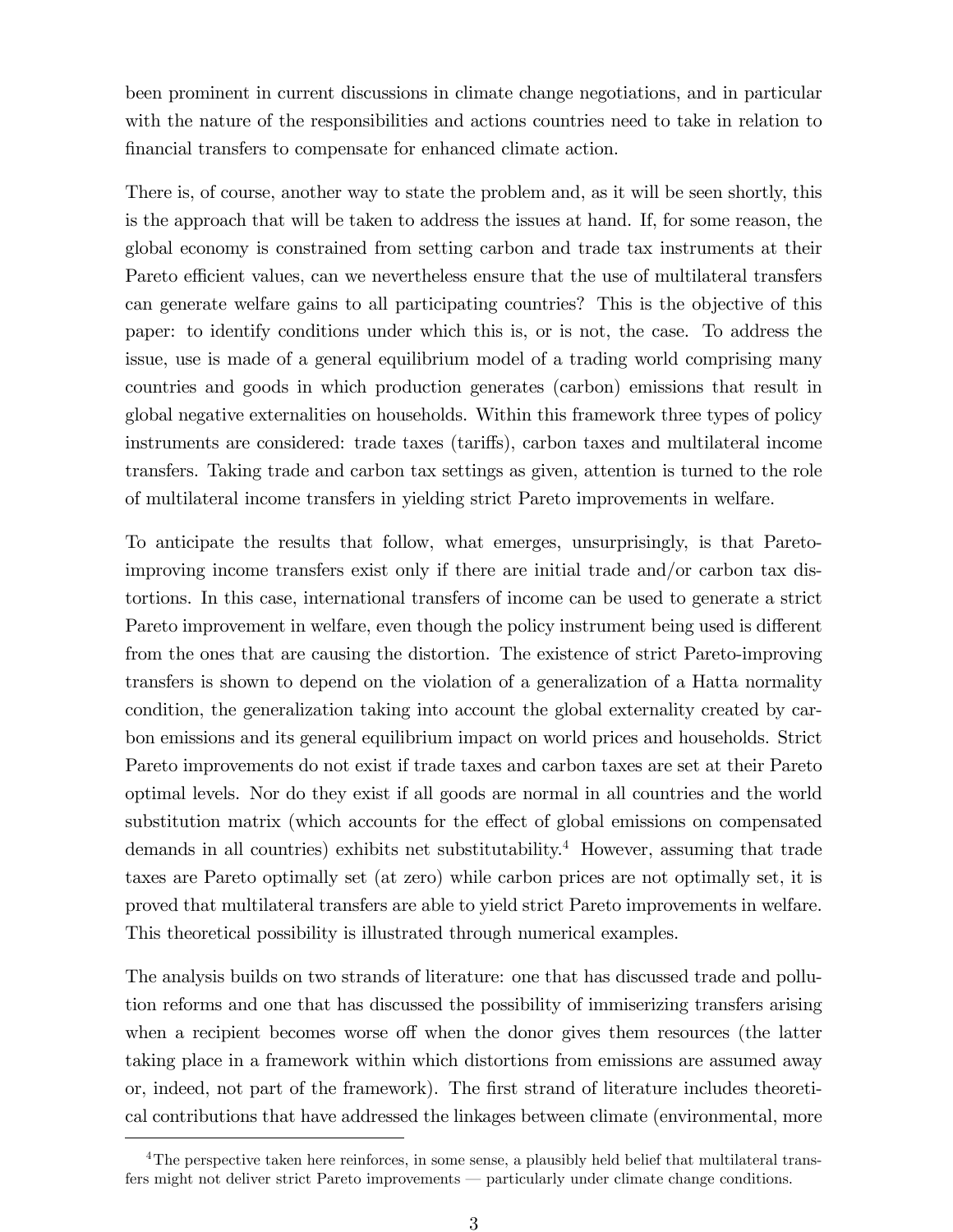generally) and trade policies. Some of these studies have focused on non-cooperative policy formation, characterizing nationally optimal trade and environmental policies and the interplay between them. See, for instance, the studies by Markusen (1975), Baumol and Oates (1988), Copeland (1996), Panagariya et al. (2004), Copeland (2011) and Ishikawa and Kiyono (2006). Other studies have focused on desirable directions of reform  $$ whether for small or large economies  $-$  when one policy instrument, environment or trade, is for some reason constrained away from its optimal level. See, for example, studies by Copeland (1994), Hoel (1996), Turunen-Red and Woodland (2004), Neary (2006), Vlassis (2013), Kotsogiannis and Woodland (2013), Michael and Hatzipanayotou (2013), Keen and Kotsogiannis (2014), and more recently Tsakiris and Vlassis (2020).

Part of this latter literature has, in particular, characterized Pareto-efficient allocations in which potentially three sets of policy instruments may be deployed: international lumpsum transfers, carbon pricing, and trade tariffs.<sup>5</sup> The first set of these policy instruments is naturally directed to equity concerns, moving the world around its utility possibly frontier; the second set is naturally targeted to controlling emissions; and the third set would have no role if the other two instruments were optimally deployed. Attention has thus focused on the implications of various constraints on these policy instruments for the setting of the other policy instruments to achieve constrained Pareto-efficient or Pareto-improving welfare outcomes. However, these analyses have been undertaken without delving into the conditions required for international financial (untied) transfers amongst participating countries to deliver (or not) strict Pareto improvements in welfare. To put it differently, many contributions in the literature (as in the ones referred to above) are implicitly using the conditions identified here, but none has explicitly characterize the conditions required for international transfers to exist (or not). This is the focus of the current paper.

The analysis here also relates to a second strand of literature, namely the international trade literature that has analyzed the transfer problem, as in Turunen-Red and Woodland (1988). They considered the age-old question of whether a transfer of income between two countries necessarily benefits the recipient at the expense of the donor. In a general equilibrium model with many countries, they showed that interesting paradoxes can occur and, in particular, that it may be possible for multilateral transfers of income to improve the welfare of every country in the world, provided that there are trade distortions in the initial equilibrium. The transfers thus exploit the trade tax distortions to generate strict Pareto improvements. Their model, however, did not (and did not need to) consider the possibility of environmental distortions. In the present paper, we explicitly model global

 $5$ See also the related work of Keen and Wildasin (2004), who characterize Pareto efficient taxation (commodity taxes and trade taxes), with and without lump sum transfers, in a world economy that does not incorporate environmental externalities. More recent work emphasises the role of taxes. On this see Michael et al. (2015).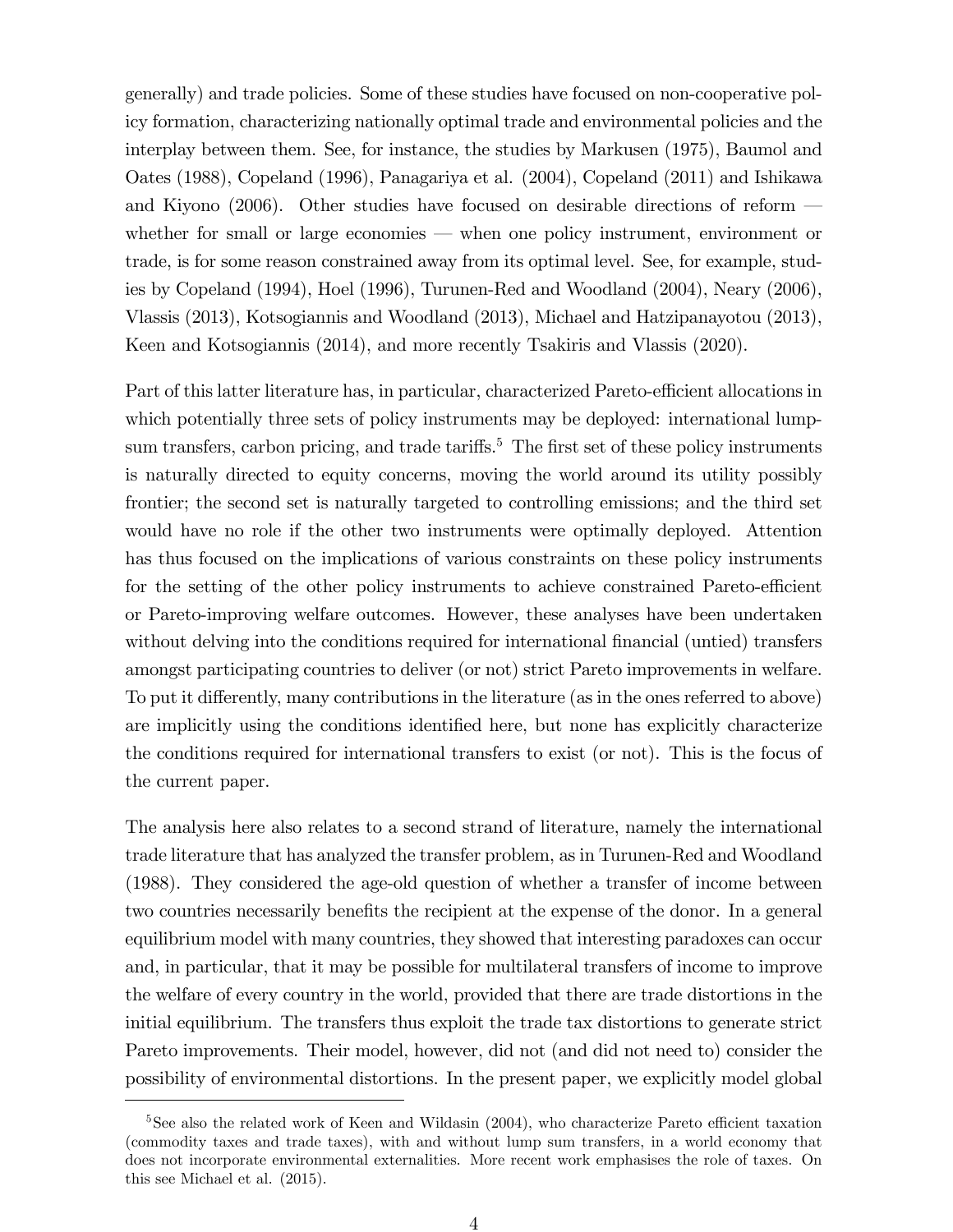environmental externalities and show that strict Pareto-improving income transfers may exist when there are carbon tax distortions but no trade tax distortions. The analysis does not consider 'tied' income transfers, that is, income transfers conditional on the commitment by the recipient country to take action regarding a reduction in carbon emissions (either through the use of more efficient technology or through more efficient carbon pricing) and/or trade distortions. Nor does it consider the possibility of income transfers inducing an endogenous (untied) carbon/trade policy response. This is not because these issues are unimportant (to the contrary, they are), but simply because the same condition as the one identified here would be at work whenever the policy instruments are constraint to be away from their Pareto efficient level.

The plan of this paper is as follows. Section 2 sets out the model of a world economy comprising many countries and goods and embodying global carbon emission externalities. As a preliminary analysis, Section 3 examines the basic issues concerning the welfare effects of policy reform, while Section 4 provides a general characterization of the necessary and sufficient conditions required for strict Pareto-improving international income (untied) transfers to exist. Section 5 then characterizes conditions required for international lump sum transfers not to exist. Section 6 provides a numerical example that further illustrates the mechanism at work. Finally, Section 7 provides some brief concluding remarks.

## 2 The structure of the model

The model is based upon those of Turunen-Red and Woodland (2004) and Keen and Kotsogiannis (2014). It is a standard perfectly competitive general equilibrium model of international trade in which there are  $J$  countries, indexed by the superscript  $j$ , that trade in N commodities the production of which generates pollution. The N-vector of international commodity prices is denoted by  $p$ . International trade is subject to trade taxes (or subsidies), the vector of which is denoted in country j by  $\tau^j$ . If  $\tau^j_i > 0$  ( $\tau^j_i < 0$ ) and commodity i is being imported by country j, then  $\tau_i^j$  $i<sub>i</sub>$  is an import tariff (import subsidy); and if  $\tau_i^j > 0$  ( $\tau_i^j < 0$ ) and commodity i is being exported by country j, then  $\tau_i^j$  $i<sub>i</sub>$  is an export subsidy (export tax). The domestic commodity price vector in country j is thus given by the N-vector  $p^j = p + \tau^{j.6,7}$ 

The production of each commodity generates some pollutant with the N-vector  $z^j$  denoting emissions in country  $j$ <sup>8</sup>. This formulation allows for emissions to be distinguished

 $6$ The framework is consistent with the most-favoured nation principle, in the sense that each country applies the same tariff rates to all other countries.

 $7$ Consumption taxes do not feature in the model as their inclusion does not offer any additional insights.

<sup>&</sup>lt;sup>8</sup>This is, of course, a rather specific form of emissions (best suited to the concentration of greenhouse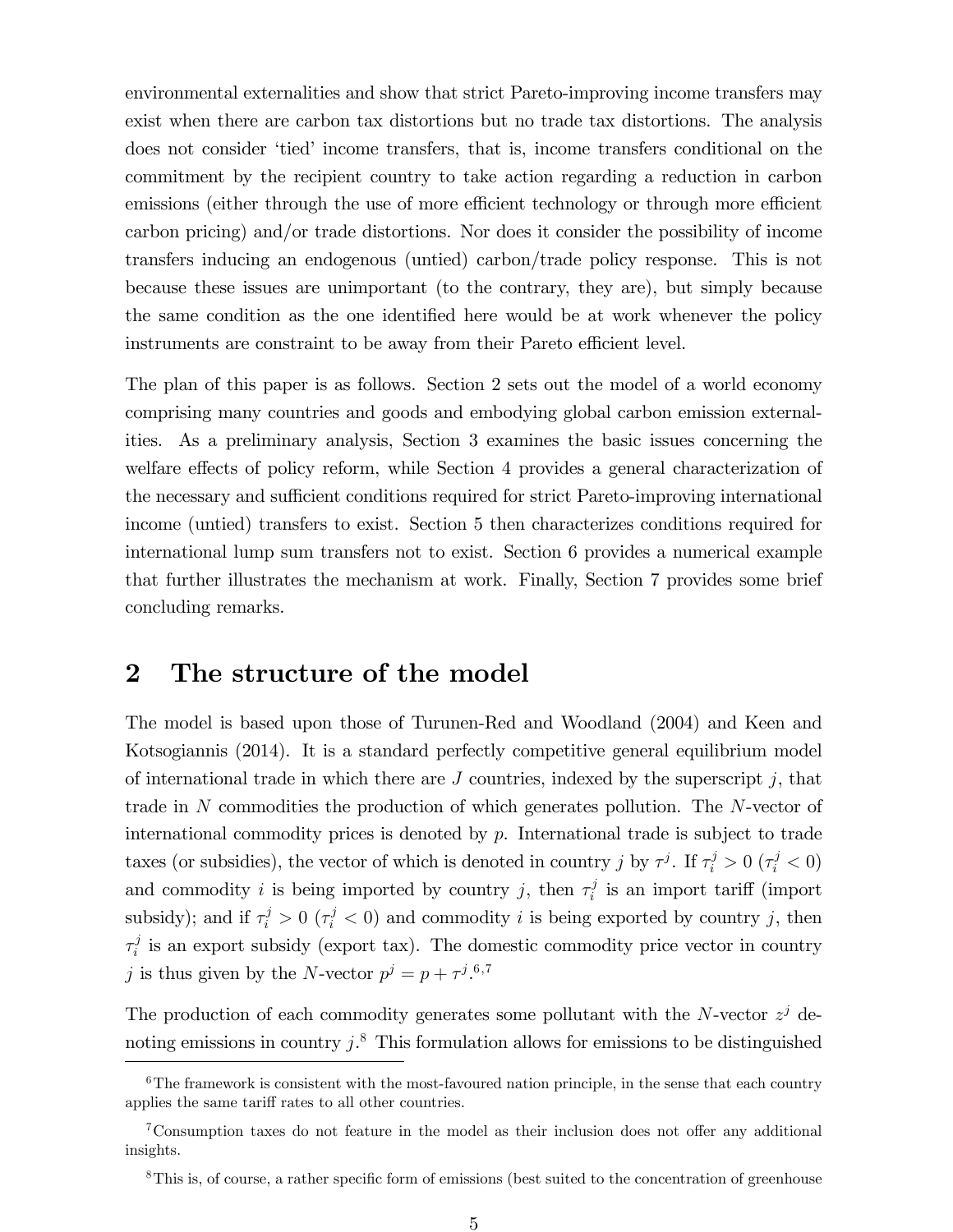by the industry (product) of origin. Total emissions in country j are thus given by  $1_N^{\dagger} z^j$ , where  $1_N$  is the N-vector of 1s and the superscript  $\tau$  indicates transposition. Global emissions, on which damage in each country depends, are thus given by the scalar

$$
k = 1_N^{\mathsf{T}} \sum_{j=1}^{J} z^j. \tag{1}
$$

Pollution discharges in country j are subject to pollution taxes, given by the  $N$ -vector  $t^j$ . Such pollution taxes are, in general, permitted to be sector (product)-specific.

The production sector in country  $j$  is competitive and characterized by a revenue function, which takes the form

$$
G^{j}(p^{j},t^{j}) = \max_{y^{j},z^{j}} \{ p^{j\intercal}y^{j} - t^{j\intercal}z^{j} \quad : \quad f^{j}(y^{j},z^{j}) \leq 0 \},\tag{2}
$$

where  $f^j(\cdot)$  is the implicit production possibility frontier in country j, with  $y^j$  being the vector of net outputs of traded goods.<sup>9</sup> This revenue function has the standard properties of linear homogeneity, convexity and differentiability in the price vector  $(p^j, t^j)$ .<sup>10</sup> Notice, following from  $(2)$  – and as an envelope property – that<sup>11</sup>

$$
G_p^j(p^j, t^j) \equiv \frac{\partial G^j(p^j, t^j)}{\partial p^j} = y^j,\tag{3}
$$

$$
G_t^j(p^j, t^j) \equiv \frac{\partial G^j(p^j, t^j)}{\partial t^j} = -z^j.
$$
\n(4)

The consumption sector in country  $j$  is characterized by the (restricted) expenditure function

$$
E^{j}(p^{j}, u^{j}, k) = \min_{x^{j}} \{ p^{j\intercal} x^{j} : U^{j}(x^{j}, k) \ge u^{j} \},
$$
\n(5)

which is concave and linearly homogeneous in prices, increasing in utility  $u^j$  and in-

<sup>9</sup>Throughout, the dependence of the revenue function on the vector of (non-polluting) endowments for brevity (and being Öxed) is suppressed. Any abatement technology that might be available to countries is implicit in the description of the production sector.

 $10$ Linear homogeniety in prices implies the identity

$$
(p^{j\prime}, t^{j\prime})\left(\begin{array}{cc} G_{pp}^j & G_{pt}^j \\ G_{tp}^j & G_{tt}^j \end{array}\right) \equiv (0', 0'),
$$

where, for example,  $G_{pp}^j = \frac{\partial G_p^j}{\partial p'}$  is the second derivative of  $G^j$  with respect to p. The convexity condition implies that the second derivative matrix in the above identity is positive semi-definite.

 $11$ Throughout, we use subscripts to denote derivatives as in the expressions below.

gasses in the global atmosphere). Generalizing this to include many types of pollutants (expressed, appropriately modified, by  $k$  being a vector) that may have differential impacts across countries (as in Turunen-Red and Woodland, 2004) is feasible at a cost of some additional notation. This generalization, however, is not pursued here as it is beyond the focus of the analysis.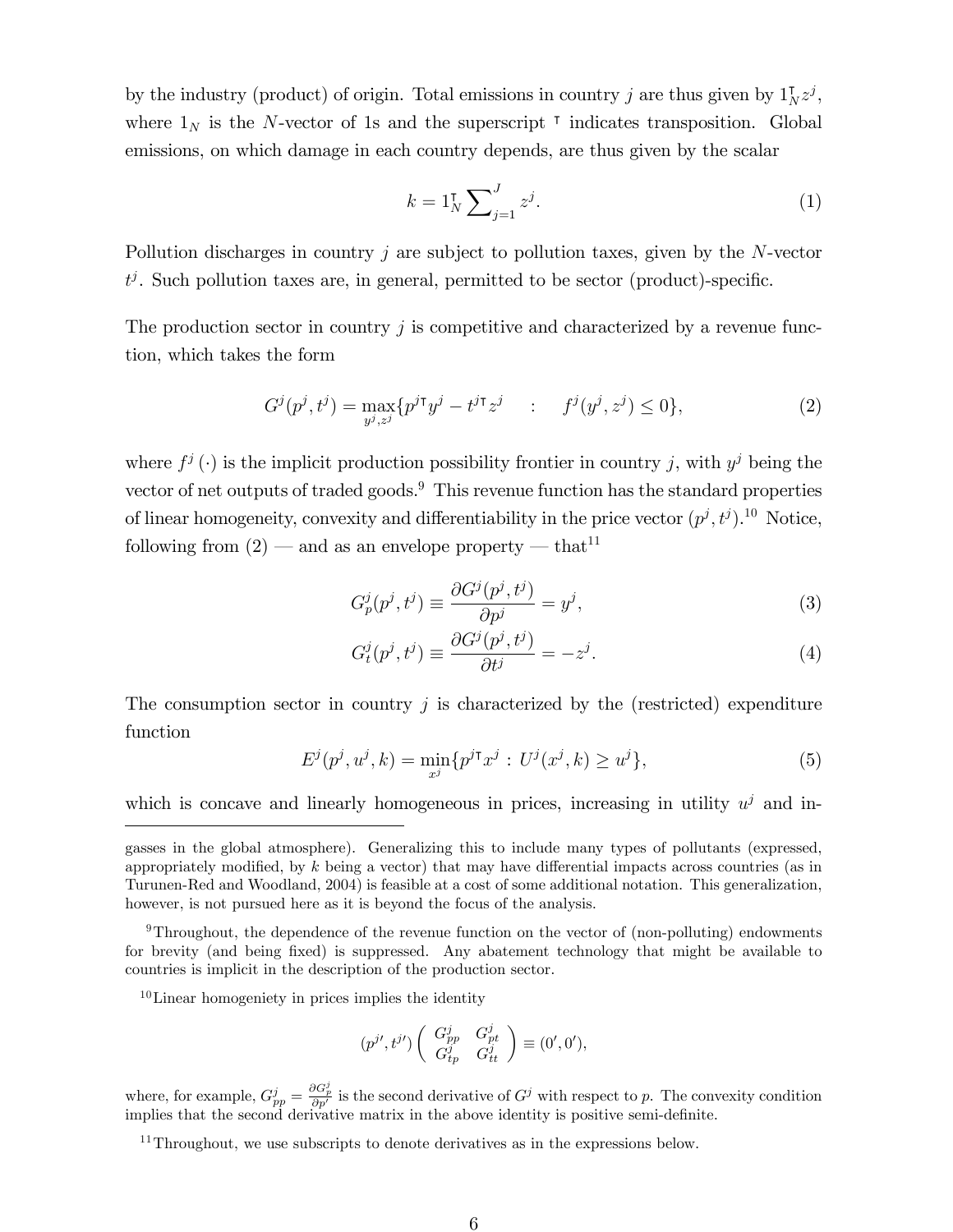creasing in global emissions  $k<sup>12</sup>$ . The last property implies that higher global pollution requires greater expenditure on goods to maintain the level of utility (the utility function is decreasing in k). Shephard's lemma implies that the price gradient  $E_p^j(p^j, u^j, k) \equiv \frac{\partial E^j(p^j, u^j, k)}{\partial p^j}$  gives the vector of compensated demands, whereas the scalar  $E^j_k$  $k(p^j, u^j, k) \equiv \frac{\partial E^j(p^j, u^j, k)}{\partial k}$  is the compensation required for a marginal increase in global emissions, that is the marginal willingness to pay for pollution reduction.

It will prove convenient to make use of the net revenue function, denoted by  $S^j(p^j, t^j, u^j, k)$ and defined as the difference between national revenues  $G^j(p^j, t^j)$  and expenditures  $E^j(p^j, u^j, k)$ . The net revenue function is

$$
S^{j}(p^{j},t^{j},u^{j},k) \equiv G^{j}(p^{j},t^{j}) - E^{j}(p^{j},u^{j},k), \qquad (6)
$$

with the gradient vector with respect to product prices

$$
S_p^j(p^j, t^j, u^j, k) = G_p^j(p^j, t^j) - E_p^j(p^j, u^j, k), \qquad (7)
$$

giving country  $j$ 's compensated net-export vector and the gradient vector with respect to carbon taxes

$$
S_t^j = G_t^j = -z^j,\tag{8}
$$

giving the pollution N-vector in country  $j^{13}$ . Since  $u^j$  and k only appear in the household expenditure function, the affects of marginal changes in these variables upon  $S^j$  are given by  $S_u^j = -E_u^j < 0$  and  $S_k^j = -E_k^j < 0$ . We assume, without loss of generality, that  $S_u^j = -E_u^j = -1$ , and hence  $-S_{pu}^j = E_{pu}^j$  may be interpreted as the income derivative of country j's Marshallian demand functions at the initial equilibrium.<sup>14</sup>

Assuming that countries impose arbitrary fixed tariffs on their net imports and carbon taxes on pollution emissions, the world equilibrium is characterized by the system of

<sup>&</sup>lt;sup>12</sup>Linear homogenity of the expenditure function in prices implies the identity  $p^{j'} E_{pp}^j \equiv 0$ , while concavity implies that  $E_{pp}^j$  is a negative semi-definite matrix.

 $13$ For the properties of these functions, see Woodland (1982).

<sup>&</sup>lt;sup>14</sup>This follows from the fact that  $E_p^j(p^j, u^j(p^j, m^j, k), k) = x^j(p^j, m^j, k)$ , which implies that  $E_{pu}^j(p^j, u^j(p^j, m^j, k), k) \frac{\partial u^j}{\partial m^j} = x_m^j$ . Since  $\frac{\partial u^j}{\partial m^j} = E_u^j$ . With  $E_u^j = 1$ , it then follows that  $\hat{E}_{pu}^{j}(\hat{p}^{j}, u^{j}(\hat{p}^{j}, m^{j}, k), k) = x_{m}^{j}$ . Expression  $x_{m}^{j}$  is therefore the income derivative of country j's Marshallian demand functions.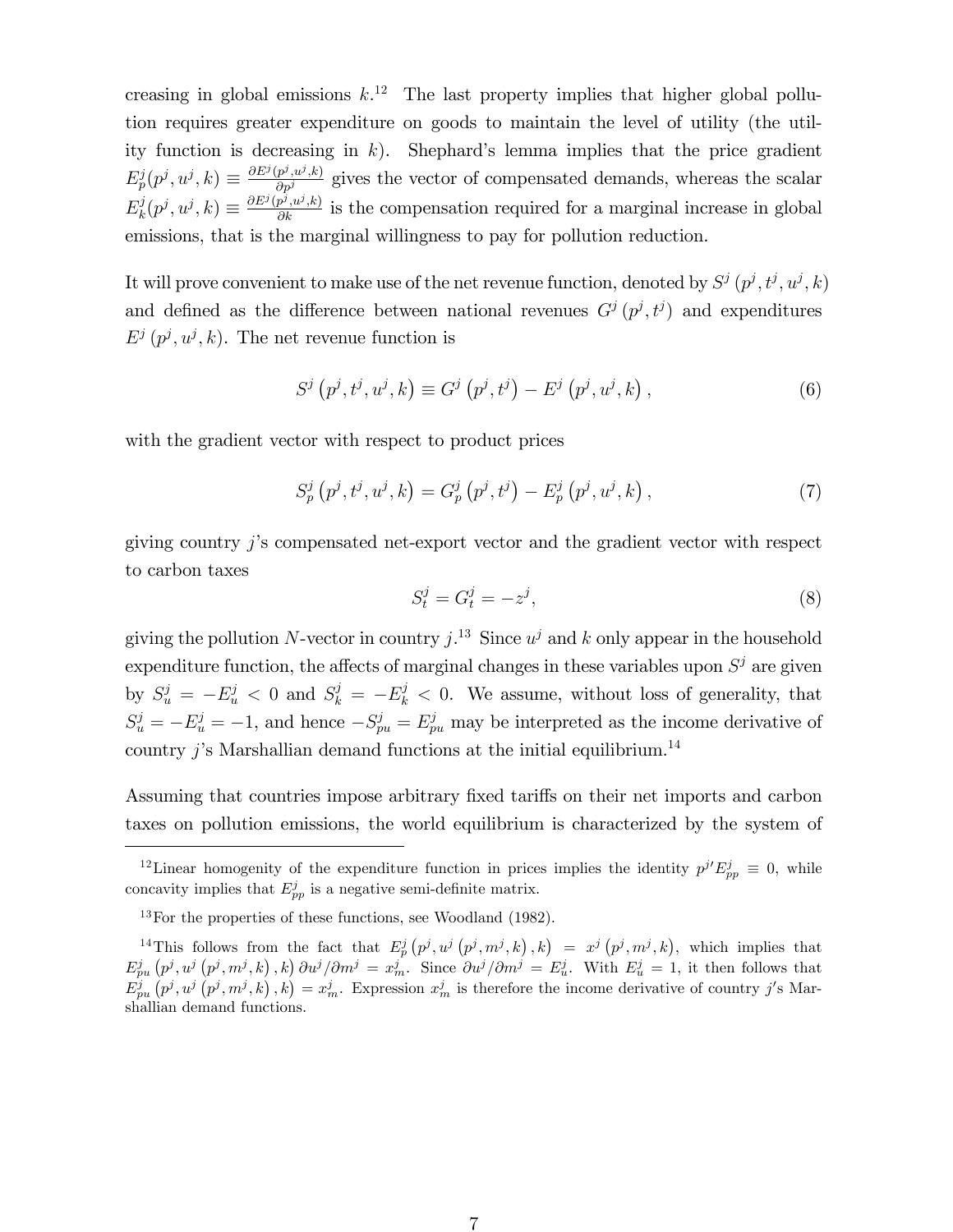equations

$$
p^{\mathsf{T}} S_p^j(p^j, t^j, u^j, k) = b^j, \ j = 1, ..., J,
$$
\n(9)

$$
\sum_{j=1}^{J} S_p^j(p^j, t^j, u^j, k) = 0_N,
$$
\n(10)

$$
\sum_{j=1}^{J} b^j = 0,\t\t(11)
$$

$$
-1_N^{\dagger} \sum_{j=1}^{J} S_t^j \left( p^j, t^j \right) = k,\tag{12}
$$

where, as noted earlier,  $p^j = p + \tau^j$ .

Equation  $(9)$  is the national budget constraint in every country j, stating that the value (at world prices) of net exports (the trade balance) must be equal to a constant  $b^j$ . If  $b^j = 0$  then country j has a zero trade balance, while  $b^j$  different from zero implies a financial transfer to or from country j to the rest of the world.<sup>15</sup> When  $b^j > 0$ , country j makes a transfer to the rest of the world; when  $b^j < 0$ , country j receives a transfer from the rest of the world. Since world trade must balance in value, equation (11) must hold. The N equations in (10) are the world market equilibrium conditions for tradeable commodities, stating that the world excess supplies for these goods must be zero. Equation (12) indicates how aggregate world pollution depends on the national vectors of pollution, which depend on domestic prices for products and carbon taxes. Given the tariff vectors  $\tau^j$ ,  $j = 1, ..., J$ , the carbon tax vectors  $t^j$ ,  $j = 1, ..., J$ , and the vector of multilateral financial transfers  $b = (b^1, ..., b^J)$ <sup>T</sup> satisfying (11), the market equilibrium conditions (10), the national budget constraints (9) and the world pollution equation  $(12)$  determine the competitive equilibrium world price N-vector for tradeable commodities, p, the world pollution level, k, and the vector of country utilities  $u =$  $(u^1, \ldots, u^J)$ t.<sup>16</sup>

### 3 Preliminary analysis

Prior to undertaking a complete analysis of the comparative statics of the model, it is instructive to undertake a preliminary examination of the model. Perturbation of

<sup>&</sup>lt;sup>15</sup>Equation (9) can also be written as  $E^j(p^j, u^j, k) = G^j(p^j, t^j) - b^j + R^j(p^j, t^j, u^j, k)$ ,  $j \in J$ , where the revenues (trade and carbon taxes) in country j are given (following (7) and (8)) by  $R^j(p^j, t^j, u^j, k) =$  $-\tau^{j\tau}S_p^j - t^{j\tau}S_t^j$ . This implies that expenditure in country j (for given global emissions k) is equal to GDP less any financial transfer  $b^j$  to the rest of the world, plus any additional tax revenue  $R^j$  returned to the consumer in that country in a lump sum fashion.

<sup>&</sup>lt;sup>16</sup>Some useful notation: If  $x = (x_1, ..., x_N)$ <sup>†</sup> then  $x \ge 0$  means  $x_n > 0$  for all  $n = 1, ..., N; x > 0_N$ means  $x_n \ge 0$  for all  $n = 1, ..., N$ , and  $x \ne 0$ ; and  $x \ge 0$  means  $x_n \ge 0$  for all  $n = 1, ..., N$ . The existence of a competitive equilibrium solution with  $p \gg 0$  is assumed, and no restrictions are imposed on this equilibrium.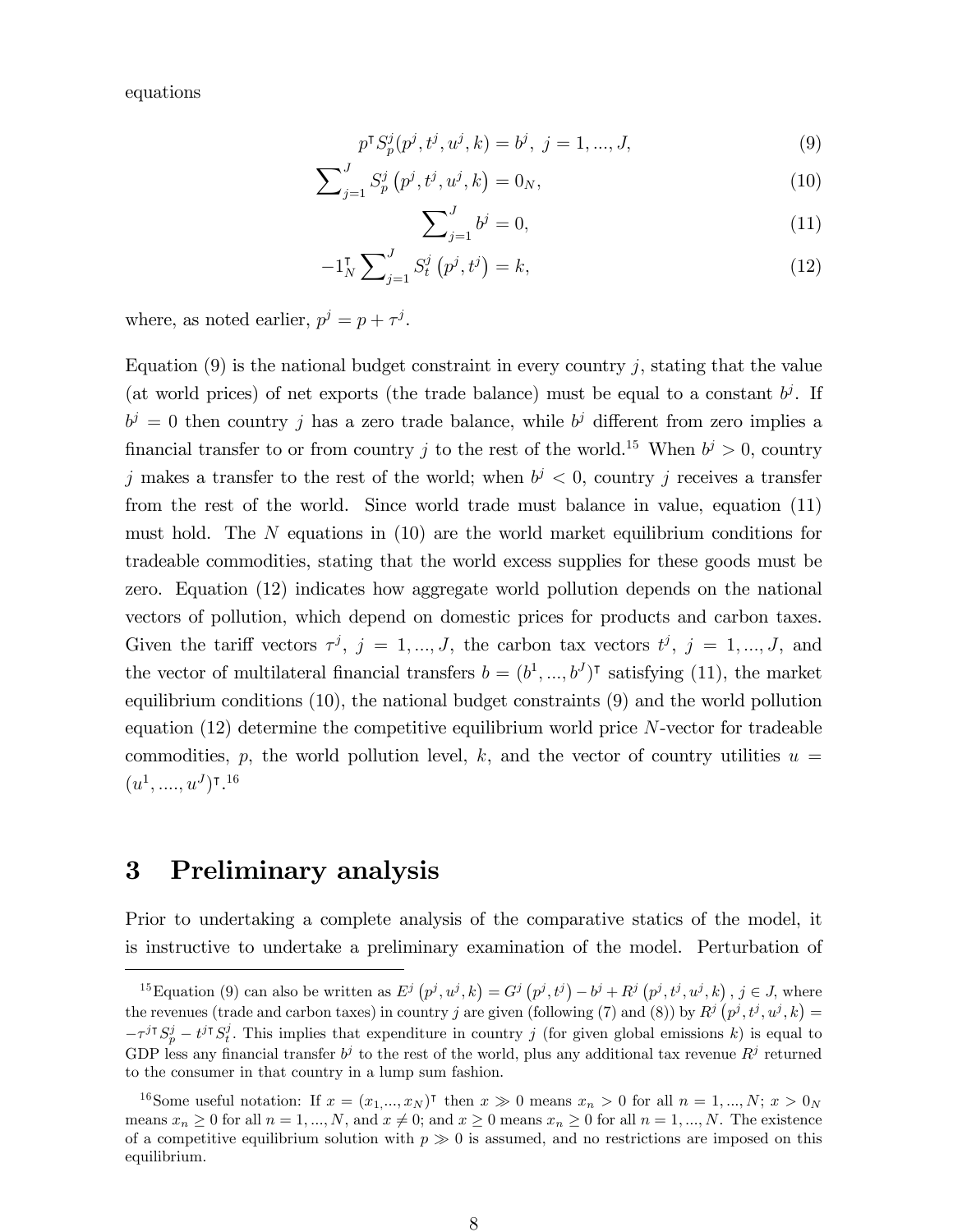equation  $(9)$  for country j with respect to world prices, transfers and global emissions, while keeping tariffs and carbon taxes unchanged, reveals that  $17$ 

$$
p^{\mathsf{T}} E_{pu}^j du^j = -db^j + S_p^{j\mathsf{T}} dp - \left(\tau^{j\mathsf{T}} S_{pp}^j + t^{j\mathsf{T}} G_{tp}^j\right) dp - p^{\mathsf{T}} E_{pk}^j dk. \tag{13}
$$

Equation (13) shows how utility for a country j is affected by an income transfer,  $b^j$ , a change in world prices,  $p$ , and a change in global emissions,  $k$ . There are thus several effects upon utility in country j. The first one, given by  $-db^j$ , is the direct effect on utility in country j of an income transfer received by country j: if  $p^{\dagger} E_{pu}^j > 0$ , as is assumed under the Hatta (1977) normality condition, a reduction in the transfer  $b^j$  to the rest of the world (or an increase in the transfer received by  $j$ ) confers a utility gain to this country. The second effect, given by  $S_p^{j\dagger}dp$ , is the familiar terms-of-trade effect: if a change in international prices increases the terms-of-trade  $(S_p^j \dagger dp > 0)$  for country  $j$ , then its welfare increases under the assumed Hatta  $(1977)$  normality condition. The third effect, given by  $-\left(\tau^{j\dagger}S_{pp}^j + t^{j\dagger}G_{tp}^j\right)dp$ , gives the change in trade and carbon tax revenues — respectively,  $-\tau^{j\dagger} S_{pp}^j dp$  and  $-t^{j\dagger} G_{tp}^j dp$  — as the international price Nvector p changes, keeping utility, transfers and global emissions constant. If  $\text{tariff/tax}$ revenue increases as a result of the price change, then welfare increases. The final term, given by  $-p^{\dagger} E_{pk}^{j} dk$ , indicates that utility is reduced by an increase in global emissions if  $p^{\dagger} E_{pk}^j > 0$ , meaning that an increase in global emissions requires the consumer in j to increase the value, at world prices, of consumption to maintain the given level of utility. Overall, under the assumption of Hatta (1977) normality that  $p^{\dagger} E_{pu}^j > 0$ , a welfare gain requires world prices and global emissions to change in response to the change in the income transfer to make the right hand side of (13) positive.

Since global emissions are a function of world prices, given tariffs and carbon taxes, the above expression for the change in utility can be re-expressed in terms of the change in transfers and world prices alone. Specifically, global emissions given by  $(1)$  and  $(8)$  are a function of world prices, given tariffs and carbon taxes, can be expressed by the global emissions function

$$
\kappa(p) = -1_N^{\mathsf{T}} \sum_{j=1}^{J} S_t^j,\tag{14}
$$

with price derivative

$$
\kappa_p^{\mathsf{T}} = -1_N^{\mathsf{T}} \sum_{j=1}^J S_{tp}^j. \tag{15}
$$

<sup>&</sup>lt;sup>17</sup>This derivation makes use of the homogeneity property of the  $S^j(\cdot)$  function, the definition of  $S^j(\cdot)$ as the difference between the revenue and expenditure functions, together with the definition of country j's prices,  $p^j = p + \tau^j$ .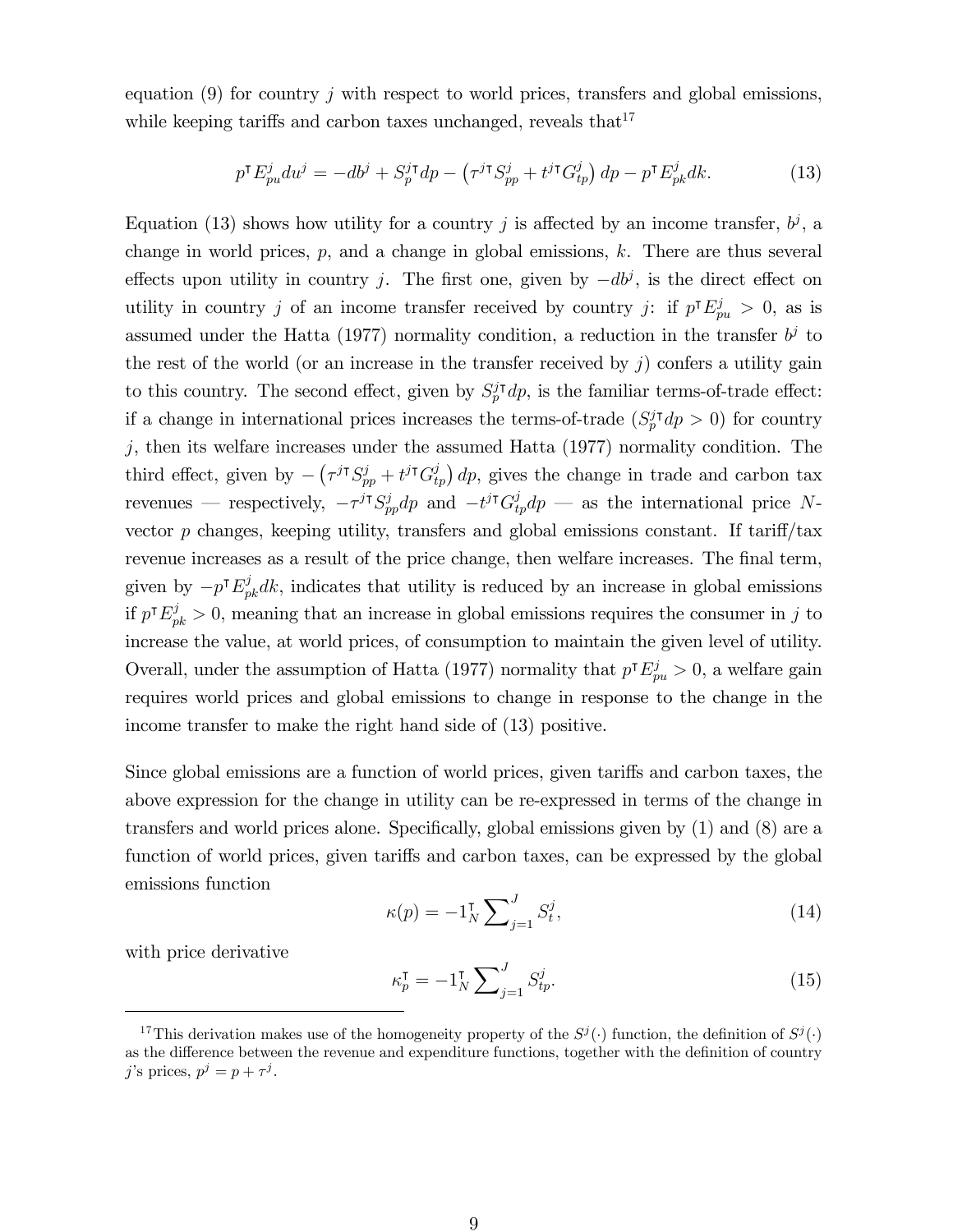This implies that  $(13)$  can be conveniently written as<sup>18</sup>

$$
p^{\mathsf{T}} E_{pu}^j du^j = -db^j + S_p^{j\mathsf{T}} dp - \left[ \tau^{j\mathsf{T}} \left( S_{pp}^j + S_{pk}^j \kappa_p^{\mathsf{T}} \right) + t^{j\mathsf{T}} G_{tp}^j \right] dp - E_k \kappa_p^{\mathsf{T}} dp. \tag{16}
$$

The negative of the term within the square brackets in (16) gives the change in tari§/carbon tax revenue arising from a change in world prices at unchanged utility, taking into account the impact of this change upon global emissions and the impact of this upon tariff/carbon tax revenue. The term  $S_{pp}^j + S_{pk}^j \kappa_p^{\intercal}$  is the pollution-augmented net substitution matrix in country  $j$ , which gives the responses in the net exports to changes in the terms of trade, when consumer compensated demands respond to the endogenous change in global pollution emissions; multiplication by  $-\tau^{j\tau}$  yields the effect on carbon tax revenues. The term  $G_{tp}^j$  gives the pollution emissions response in country j due to a change in its terms of trade; multiplication by  $-t^{j\dagger}$  gives the effect on tariff revenue. The final term on the right hand side of  $(16)$  provides the additional expenditure on goods required to maintain utility following the effect of the change in world prices on global emissions; an increase in global emissions arising from the price change will reduce utility since  $E_k > 0$  by assumption.

Equation  $(16)$  is at the heart of the analysis that follows as it identifies all welfare effects that are associated with the transfers and their summation that determines total welfare. What this suggests is that, at least in principle, a multilateral transfer of purchasing power across countries (even in the absence of trade distortions) could reduce the welfare of every country. Assuming, as we shall, that the welfare function is total world utility  $\sim$  and making use of (10) and (11)  $\sim$  equation (13) summed over all J countries gives

$$
\sum_{j=1}^{J} p^{\mathsf{T}} E_{pu}^{j} du^{j} = \left\{ -\sum_{j=1}^{J} \left[ \tau^{j\mathsf{T}} \left( S_{pp}^{j} + S_{pk}^{j} \kappa_{p}^{\mathsf{T}} \right) + t^{j\mathsf{T}} G_{tp}^{j} \right] \right\} dp - \left\{ \left[ \sum_{j=1}^{J} E_{k}^{j} \right] \kappa_{p}^{\mathsf{T}} \right\} dp. \tag{17}
$$

Clearly, (17) shows that if  $p^{\dagger} E_{pu}^j > 0$ ,  $j = 1, ..., J$ , then a necessary condition for a strict Pareto improvement is for the right hand side of  $(17)$  to be positive. The first term on the right hand side is the increase in compensated (keeping utility constant) global tariff and carbon tax revenue arising from the world price change following the multilateral income transfer. The second term on the right hand side is the global effect on householdsí expenditures needed to compensate for the change in global emissions  $\kappa_p^{\intercal} dp.$ 

It is instructive for the interpretation of (17) to consider two special cases. First, in the absence of any global emissions effect (the second term vanishes),  $(17)$  implies that for global welfare to increase it is necessary that the world price vector alters so that the compensated world tariff and carbon tax revenue increases (the first term is positive). If,

<sup>&</sup>lt;sup>18</sup>This derivation makes use, again, of (8) and country j' definition,  $p^j = p + \tau^j$ , and the fact that, following the homogeneity property of the  $S^j(\cdot)$  function,  $p^{j\intercal} S^j_{pk} \kappa_p^{\intercal} = 0^{\intercal}$ .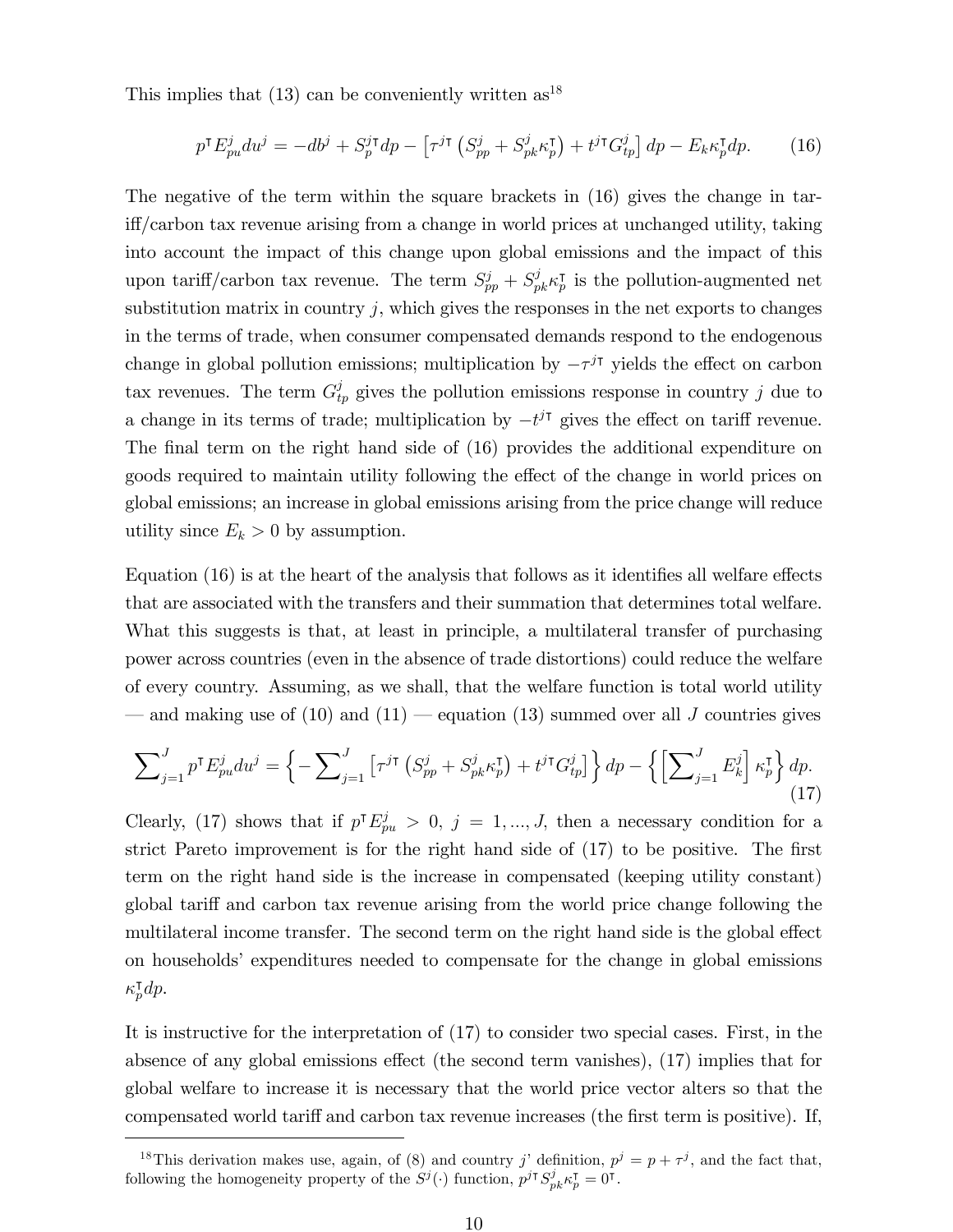in addition, all tariffs and carbon taxes are zero in the initial equilibrium the first term, on the right hand side of (17) is zero making the whole right hand side zero. In this case, the tax revenue channel for a global welfare improvement disappears. Second, in the absence of any global tax revenue effect (the first term vanishes),  $(17)$  implies that for global welfare to increase it is necessary that the world price vector alters so that global emissions fall  $(dk = \kappa_p^{\mathsf{T}} dp < 0)$  under the assumption that  $\sum_{j=1}^{J} E_k^j > 0$  (greater emission require more global expenditure to maintain utility levels). Again, if global emissions do not alter, or the effect on global expenditures is zero, the second term vanishes and so the global emission reduction channel for a global welfare gain disappears.

If the right hand side of  $(17)$  is zero – which would be the case if all countries trade freely and levy zero carbon taxes and there was no effect on global emissions  $-$  then a necessary (but not sufficient) condition for a strict Pareto improvement reform  $(du^{j} >$  $(0, j = 1, 2, \ldots, J)$  is that not all  $p^{\mathsf{T}} E_{pu}^j$ ,  $j = 1, \ldots, J$ , terms be of the same sign. The implication of this is that some commodities must be inferior in some countries but normal in others.

In summary, the above discussion has highlighted several channels through with strict Pareto improvements in welfare may arise from a multilateral transfer of income. Distortions created by trade taxes or carbon taxes may be partially corrected via the changes in world prices so that global tariff revenue or carbon tax revenue increases. Also, the world price adjustments may reduce global emissions. Expression (17) shows that at least one of these channels is necessary for a welfare improvement.

We next turn to the formal characterization of necessary and sufficient conditions under which there exits a multilateral transfer of income that will raise the welfare in every country.

## 4 Existence of strict Pareto-improving multilateral transfers

The analysis that follows proceeds by characterizing the conditions under which there exists a multilateral transfer of income such that there is a Pareto improvement in welfare, assuming that all tariff and carbon tax rates are given but taking into account the general equilibrium impacts of the income transfer upon world prices, world pollution and national utility levels. Formally, the analysis proceeds by using Motzkin's Theorem of the Alternative to characterize the necessary and sufficient conditions under which a Pareto-improvement exists when multilateral transfers may be endogenously chosen.

The system  $(9)-(12)$  can be differentiated with respect to utility levels, world prices, world pollution and income transfers at the initial equilibrium. This yields the differential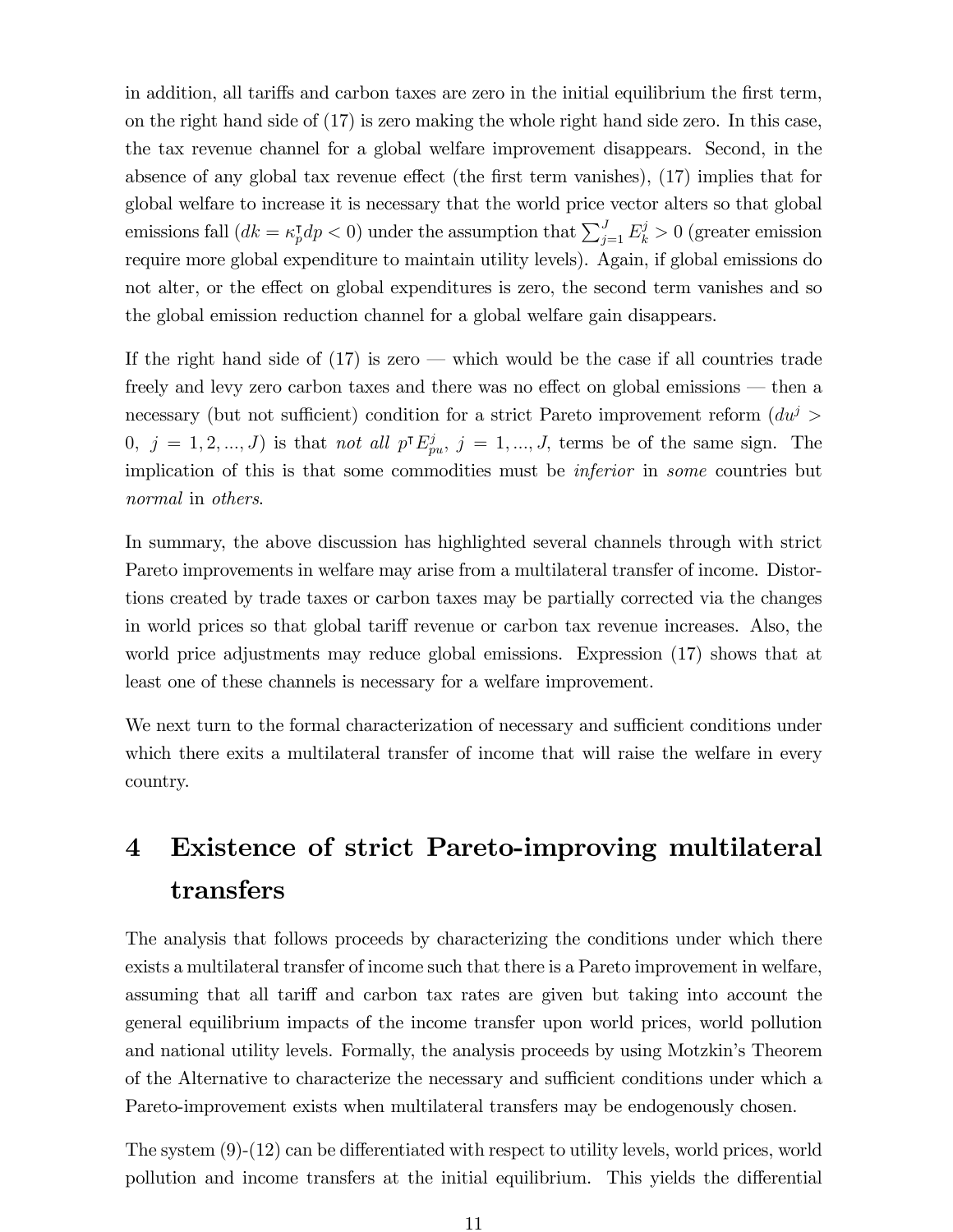system

$$
Adu + Bdp + Cdb + Ddk = 0J+N+2, \qquad (18)
$$

where the matrices  $A, B, C$  and D are defined by<sup>19</sup>

A 2 6 6 6 6 6 6 6 6 6 6 6 6 4 p |S 1 pu 0 0 0 p |S 2 pu 0 . . . . . . . . . . . . 0 p |S J pu S 1 pu S 2 pu S J pu 0 0 0 0 0 0 3 7 7 7 7 7 7 7 7 7 7 7 7 5 ; B 2 6 6 6 6 6 6 6 6 6 6 6 6 4 p |S 1 pp + S 1| p p |S 2 pp + S 2| p . . . p |S J pp + S J| p Spp 0 | 1 | <sup>N</sup> Stp 3 7 7 7 7 7 7 7 7 7 7 7 7 5 ; C 2 6 6 6 6 6 6 6 6 6 6 6 6 4 1 0 0 0 1 0 . . . . . . . . . . . . 0 0 1 0<sup>N</sup> 0<sup>N</sup> 0<sup>N</sup> 1 1 1 0 0 0 3 7 7 7 7 7 7 7 7 7 7 7 7 5 ; D 2 6 6 6 6 6 6 6 6 6 6 6 6 4 p |S 1 pk p |S 2 pk . . . p |S J pk Spk 0 1 3 7 7 7 7 7 7 7 7 7 7 7 7 5 ; (19)

and the vectors of change are

$$
du \equiv \begin{bmatrix} du^1 \\ du^2 \\ \vdots \\ du^J \end{bmatrix} , \, dp \equiv \begin{bmatrix} dp_1 \\ dp_2 \\ \vdots \\ dp_N \end{bmatrix} , \, db \equiv \begin{bmatrix} db^1 \\ db^2 \\ \vdots \\ db^J \end{bmatrix} . \tag{20}
$$

In these expressions,

$$
S_{pp} \equiv \sum_{j=1}^{J} S_{pp}^{j},\tag{21}
$$

is the world substitution matrix, which gives the aggregate world (compensated) substitution effects on net excess supply of changes in international prices,  $p$ , in the absence of environmental changes, and

$$
S_{tp} \equiv \sum_{j=1}^{J} S_{tp}^j,\tag{22}
$$

gives the negative of the change in global emissions due to changes in international prices, p; and

$$
S_{pk} \equiv \sum_{j=1}^{J} S_{pk}^{j},\tag{23}
$$

gives the change in the compensated net supply vectors across all countries as a conse-

<sup>&</sup>lt;sup>19</sup>Matrix A is of dimension  $(J+N+2) \times J$ , B is of dimension  $(J+N+2) \times N$ , C is of dimension  $(J+N+2) \times J$ , and D is of dimension  $(J+N+2) \times 1$ .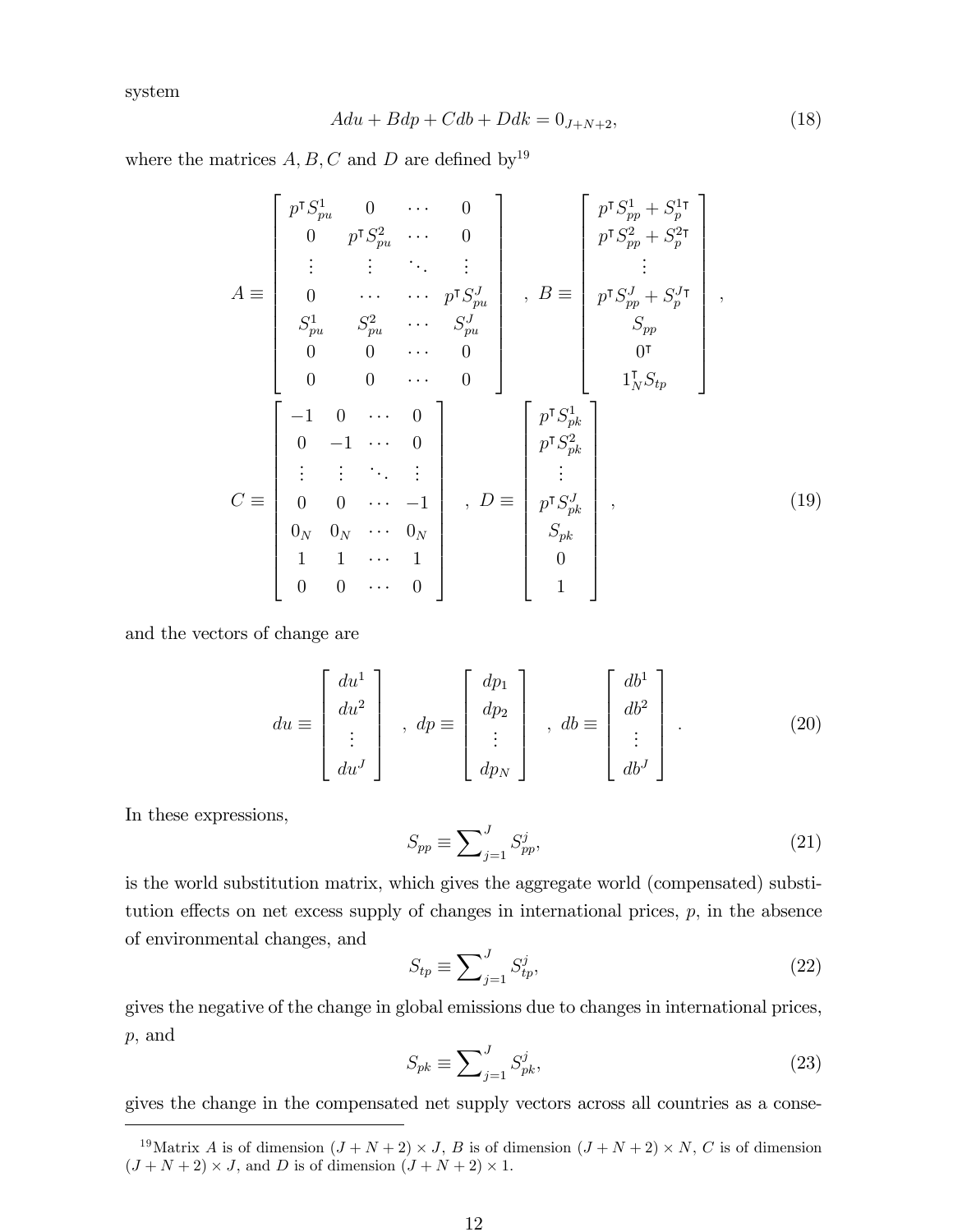quence of changes in global emissions, k.

Before proceeding to analyze these comparative statics equations, it is useful to define a pollution augmented world substitution matrix  $\tilde{S}_{pp}$  that will play a pivotal role in the subsequent analysis. Recalling from (14) that the impact of world prices on global emissions, given the trade taxes and carbon taxes, is given by the vector

$$
\kappa_p^{\mathsf{T}} = -1_N^{\mathsf{T}} \sum_{j=1}^J S_{tp}^j = -1_N^{\mathsf{T}} S_{tp},\tag{24}
$$

the matrix defined by

$$
\tilde{S}_{pp} \equiv S_{pp} + S_{pk} \kappa_p^{\mathsf{T}},\tag{25}
$$

is the pollution-augmented world net substitution matrix, which gives the responses in the world net exports to changes in the terms of trade, when consumer compensated demands respond to changes in pollution emissions arising from the world price change. According to (25), changes in world prices affect excess supply of products directly via  $S_{pp}$  and indirectly via the change in consumption plans resulting from changes in global emissions.<sup>20</sup> Notice also that this pollution-augmented world substitution matrix can be written in alternative forms  $as^{21}$ 

$$
\tilde{S}_{pp} = \begin{bmatrix} \tilde{S}_{p1} & \tilde{S}_{pq} \end{bmatrix} = \begin{bmatrix} \tilde{S}_{11} & \tilde{S}_{1q} \\ \tilde{S}_{q1} & \tilde{S}_{qq} \end{bmatrix} = \begin{bmatrix} S_{11} + S_{1k}\kappa_1 & S_{1q} + S_{1k}\kappa_q^{\mathsf{T}} \\ S_{q1} + S_{qk}\kappa_1 & S_{qq} + S_{qk}\kappa_q^{\mathsf{T}} \end{bmatrix},\tag{26}
$$

where we use the partition  $\kappa_p^{\dagger} = \begin{pmatrix} \kappa_1 & \kappa_q^{\dagger} \end{pmatrix}$  . It will be assumed that the sub-matrix corresponding to non-numeraire goods  $j = 2, ..., N$  defined by

$$
\tilde{S}_{qq} \equiv S_{qq} + S_{qk} \kappa_q^{\mathsf{T}},\tag{27}
$$

is of full rank and therefore invertible.  $\!\!^{22}$ 

We now proceed to establish conditions under which there exists a multilateral transfer of income that will raise the level of welfare in every country  $j$ . A strict differential Pareto-improving multilateral income transfer is defined as a transfer,  $db$ , such that  $(du, dp, db, dk)$  solves the differential system (19) with  $du \gg 0$ . That is, the income transfer, along with the general equilibrium changes in world prices and global emissions, yields an increase in the utility level for every country (du is strictly positive). The

<sup>&</sup>lt;sup>20</sup>To see this in a clear way first notice that  $S_{pk}^j = -E_{pk}^j$  and hence that  $S_{pk}^j \kappa_p^{\intercal} = -E_{pk}^j \kappa_p^{\intercal}$ . The summation of this expression over all J countries gives  $\sum_{j=1}^{J} S_{pk}^{j} \kappa_{p}^{\intercal} = -\sum_{j=1}^{J} E_{pk}^{j} \kappa_{p}^{\intercal}$ , which implies that  $S_{pk} \kappa_p^{\intercal} = -E_{pk} \kappa_p^{\intercal}$ . This, as stated in the text above, is the reduction in world consumption of goods due to the change in global emissions caused by the change in world prices for goods.

<sup>&</sup>lt;sup>21</sup>This follows from using  $(6)$  and  $(12)$ , after using  $(8)$ .

 $^{22}S_{qq}$  is an important matrix and will be central in the analysis that follows. Invertibility of this matrix is a regularity assumption so equation (10 ) can be solved for prices.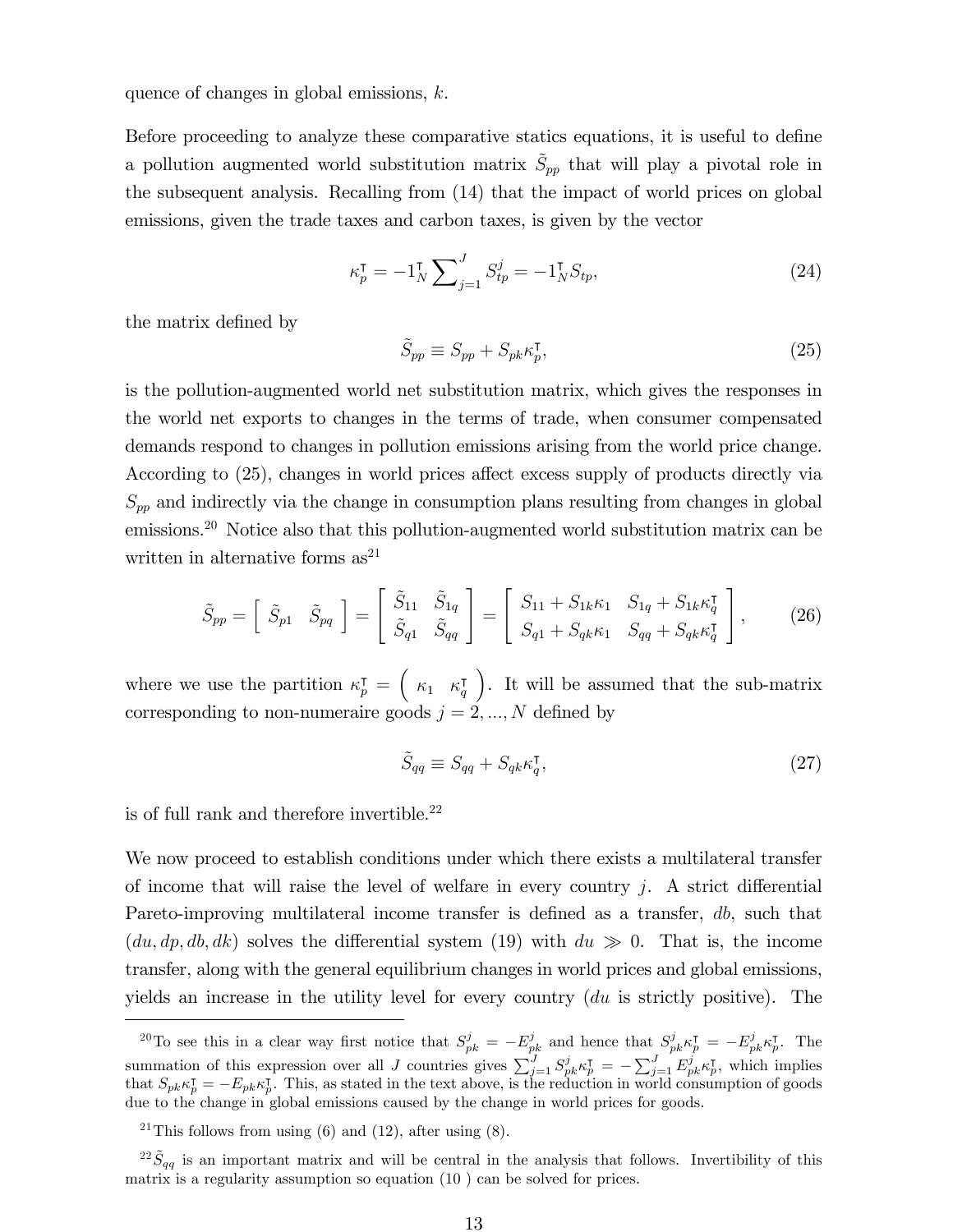conditions for the existence of such a multilateral transfer of income are established using Motzkin's Theorem of the Alternative (Mangasarian, 1969, p.34).

We perform a conventional normalization by fixing the price of commodity 1, ignore the market equilibrium condition for that commodity, following Walras' Law, and assume without loss of generality that the numeraire good is freely traded. These assumptions imply that  $\tau_1^j = 0$  and  $p_1^j = 1, j = 1, ..., J$ , and thus that  $p^{\dagger} = (1, q^{\dagger})$  where  $q^{\dagger} =$  $(p_2, \ldots, p_N)$ . Equipped with this, we arrive at the following result (all proofs are relegated to the Appendix).

**Lemma 1** A strict Pareto-improving multilateral income transfer (with  $p_1 = 1$ ) exists if and only if there is no vector  $y = \begin{pmatrix} y_2^{\intercal} & y_3 \end{pmatrix}^{\intercal} \in R^N$  such that

$$
y_2^{\mathsf{T}} S_{qu}^j + y_3 p^{\mathsf{T}} S_{pu}^j \le 0 \ , \ j = 1, \dots, J,
$$
 (28)

$$
y_2^{\mathsf{T}} \widetilde{S}_{qq} + y_3 p^{\mathsf{T}} \widetilde{S}_{pq} = 0_{N-1}^{\mathsf{T}},\tag{29}
$$

with (28) holding with strict inequality for at least one country j.

While Lemma 1 provides the necessary and sufficient conditions for a strict Paretoimproving multilateral transfer of income to exist, there is an alternative characterization that is more readily interpreted from an economics viewpoint. Following Lemma 1, one can define the country-specific scalars

$$
\widetilde{\beta}^j \equiv p^{\mathsf{T}} S_{pu}^j - p^{\mathsf{T}} \widetilde{S}_{pq} \widetilde{S}_{qq}^{-1} S_{qu}^j, \ j = 1, \dots J. \tag{30}
$$

Using this definition, we can establish the following characterization of the existence conditions.

**Proposition 1** Let the pollution augmented world net substitution matrix  $\tilde{S}_{qq} \equiv S_{qq} +$  $S_{q k} \kappa^{\intercal}_{q}$  have full rank, and let  $p_1 = 1$ . Then, a strict Pareto-improving differential multilateral income transfer exists if and only if there is no scalar  $y_3 \in R$  such that

$$
y_3\widetilde{\beta}^j \le 0 \, , \, j = 1, \dots J, \tag{31}
$$

and with strict inequality for at least one country j, where  $\beta^j$  is given by (30).

Proposition 1 has a clear interpretation. It is evident from the inequalities in (31) that if all  $\tilde{\beta}^j$  have the same sign – either positive or negative – then a  $y_3 \in R$  that solves (31) does exist (and it can be either positive or negative, but not zero). In these cases, there are no multilateral income transfers that can generate strict Pareto improvements in welfare.<sup>23</sup>

<sup>&</sup>lt;sup>23</sup>The necessary and sufficient conditions in Proposition 1 involve a variable  $y_3$  that can be thought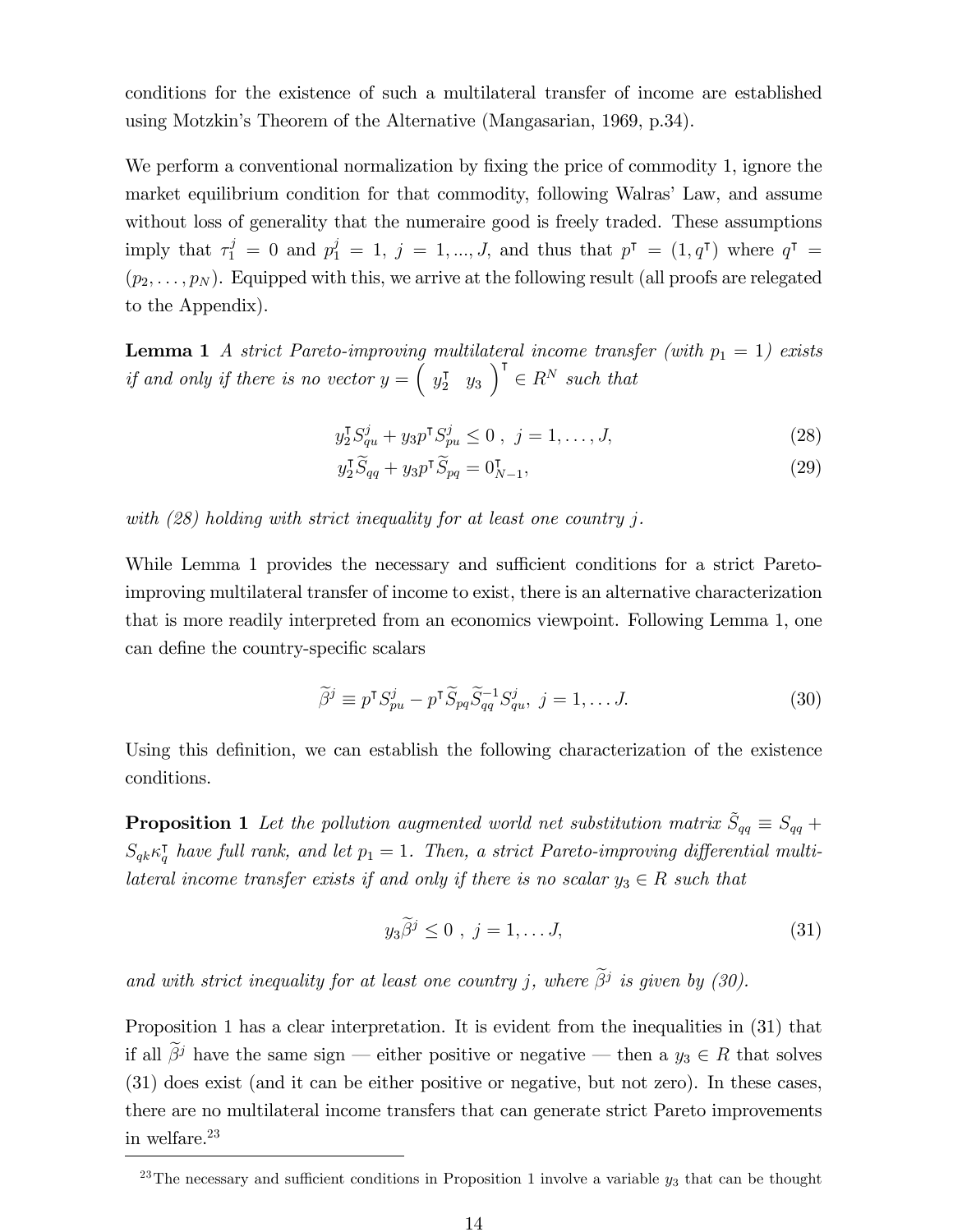On the other hand, strict Pareto-improving multilateral income transfers exist when there does not exist a scalar  $y_3$  that solves (31). This case occurs when at least two countries have non-zero  $\beta^j$ ,  $j = 1, \ldots, J$ , terms that differ in sign. What this implies in practice is that the existence of strict Pareto-improving multilateral income transfers has been narrowed down to the sign structure of easily recognizable quantities defined by the country-specific scalars  $\beta^j$ ,  $j = 1, \ldots J$ , in (30). This result may be formalized as in the following corollary to Proposition 1.

Corollary 1 Under the assumptions of Proposition 1, a strict Pareto-improving transfer of income exists if, and only if, at least two of the scalars  $\beta^j$ ,  $j = 1, \ldots, J$ , differ in sign.

It has been just demonstrated that a sufficient condition for Pareto-improving multilateral income transfers to exist is that there exist at least two countries whose  $\beta^j$  scalars differ in sign. This condition has an intuitive interpretation, and one that relates to the well-known Hatta Normality Condition. To see this notice that for a small open economy j the Hatta Normality Condition is

$$
p^{\mathsf{T}} S_{pu}^j < 0 \qquad (p^{\mathsf{T}} E_{pu}^j > 0),\tag{32}
$$

which implies that all income effects on net exports (weighted by the world  $N$ -vector of international commodity prices) are strictly negative.<sup>24</sup> In the present framework, however, things are different in the sense that our normality condition for country  $j$  is

$$
\widetilde{\beta}^j \equiv \widetilde{p}^{\mathsf{T}} S_{pu}^j < 0 \qquad (\widetilde{\beta}^j \equiv \widetilde{p}^{\mathsf{T}} E_{pu}^j > 0), \tag{33}
$$

which is equivalent to the definition for  $\beta^j$  in (30), where

$$
\widetilde{p}^{\mathsf{T}} \equiv p^{\mathsf{T}} - \begin{pmatrix} 0 & p^{\mathsf{T}} \widetilde{S}_{pq} \widetilde{S}_{qq}^{-1} \end{pmatrix} . \tag{34}
$$

As demonstrated in Appendix B, this last expression can be written alternatively as

$$
\widetilde{p}^{\mathsf{T}} = p^{\mathsf{T}} \left[ I - \begin{pmatrix} 0 & p^{\mathsf{T}} \widetilde{S}_{pq} \widetilde{S}_{qq}^{-1} \end{pmatrix} \right] \tag{35}
$$

$$
= \left[ p_1 - p_1 \widetilde{S}_{1q} \widetilde{S}_{qq}^{-1} \right]. \tag{36}
$$

of as the implicit social marginal value of income, evaluated at the Pareto-efficient allocation being characterized, common across countries. This interpretation follows from the formalities in the proof of Proposition 1 on noting that the conditions expressed there are equivalent to those of maximizing a social welfare function  $W(u)$  with marginal weights  $W_u^{\dagger} = y^{\dagger} Z_u$  (where Z is a matrix with elements from matrices A and D) with the typical elements being (after appropriate substitutions)  $W_{u} = y_3 \tilde{\beta}^j$ (where  $\hat{\beta}^j$  is given by (30)). This implies that  $y_3 = W_{ui}/\hat{\beta}^j$ .

<sup>&</sup>lt;sup>24</sup>Notice that in this case (given the homogeneity property of the  $S^j$  function)  $p^{\intercal} S^j_{pu} = -E^j_u$ . This implies that  $y_3 = -W_{u} / E_u^j = -W_{u}$  (following from the fact that  $E_u^j = 1$ ).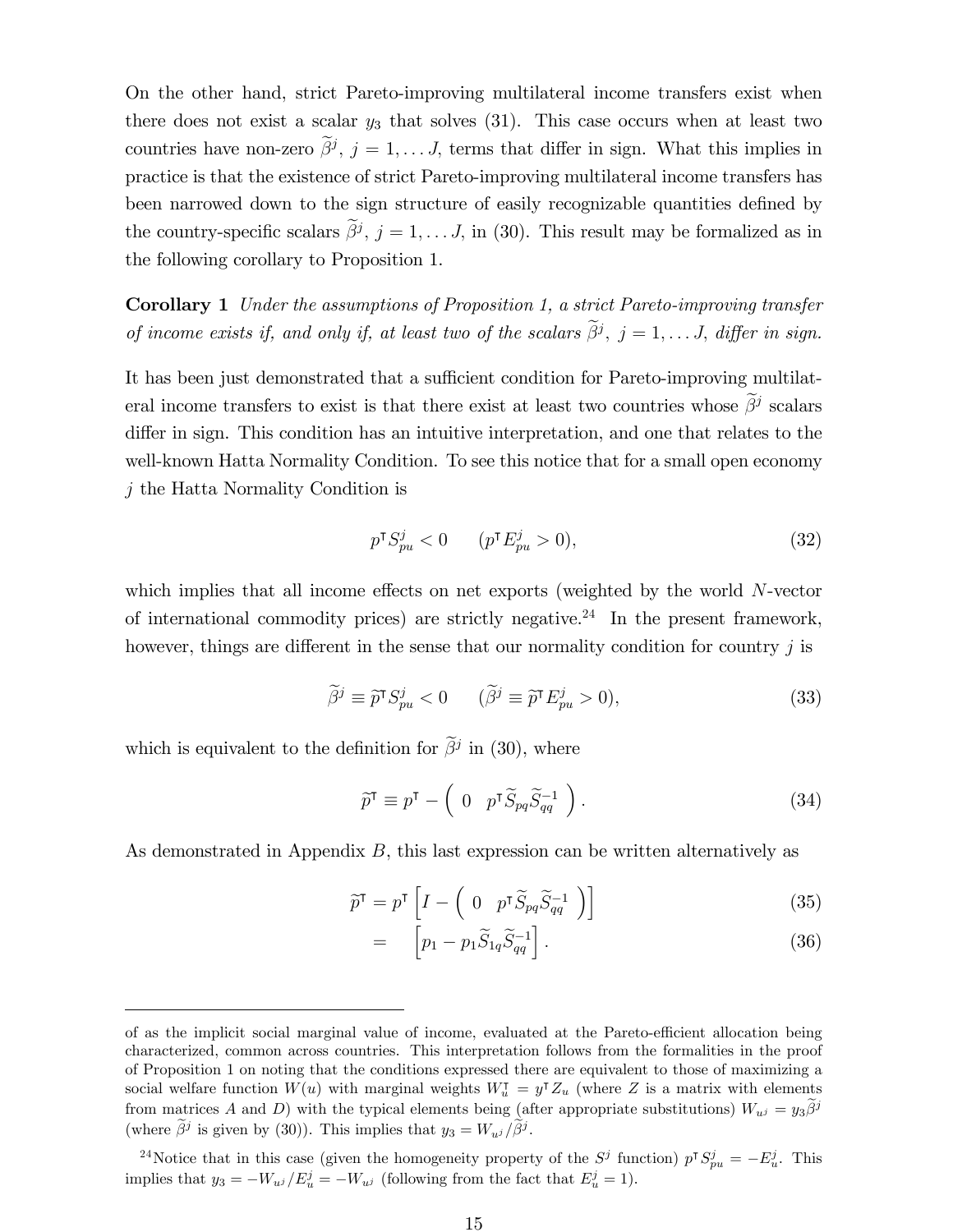We call (33) the Generalized Hatta Normality Emissions Condition (GHNEC) for country  $j$ . Here the income effects on net exports are weighted by a 'shadow price vector',  $\tilde{p}$ , which accounts for the general equilibrium impacts of product prices on emissions and their subsequent effect on prices. These indirect general equilibrium effects operate through matrix  $\kappa_p$ , which indicates how price changes affect pollution, and  $S_{pk}$ , which gives the subsequent effect of the change in pollution on net exports.

The significance of Proposition 1 (and its corollary) is that it provides a straightforward condition that can be checked when evaluating the effects of international transfers. This requires knowledge of the matrix  $\widetilde{S}_{pq} = S_{pq} + S_{pk} \kappa_q^{\intercal} = \sum_{j=1}^{J} \left[ G_{pq}^j - E_{pq}^j - E_{pk}^j \left( 1_N^{\intercal} \right) \right]$  $\left[\sum_{l=1}^{J} G_{tq}^{l}\right]$ together with  $S_{pu}^j$  at the initial perfectly competitive equilibrium. In principle, these matrices are observable marginal responses to prices and emissions.

We turn now to the identification of conditions for the non-existence of strict Paretoimproving reforms.

# 5 Non-existence of strict Pareto-improving multilateral income transfers

Proposition 1 established necessary and sufficient conditions for the existence of strict Pareto-improving multilateral transfers of income. Intuition suggests that if both policy instruments (tariffs and carbon taxes) are set at their Pareto efficient levels then no strict Pareto-improving multilateral income transfers would exist. This intuition is confirmed by the following corollary to Proposition 1, in which we make use of the Pareto efficient characterization of Pareto efficient tariffs and carbon taxes obtained by Keen and Kotsogiannis (2014, Proposition 2, p. 122), under the assumption that multilateral transfers of income are available.

**Corollary 2** Suppose that tariffs and carbon taxes in every country j,  $j = 1, ..., J$ , are set at their Pareto efficient levels given by  $\tau^{j} = 0$  and  $t^{j} = \sum_{i=1}^{J} E_{k}^{i} 1_{N} = t 1_{N}$ , where  $t \equiv \sum_{i=1}^{J} E_k^i$ . Then, if each good is normal in every country in the sense that  $S_{pu}^j < 0$ ,  $j = 1, ..., J$ , a strict Pareto improvement in welfare arising from transfers does not exist.

This corollary shows that strict Pareto-improving welfare outcomes from a multilateral transfer of income can only exist if tari§s and/or carbon taxes are set at non-optimal levels. Besides this special case, the question that arises is: under what other conditions will a strict Pareto-improving transfer of income not exist? This is the question to which we now turn.

Following the analysis of the preceding section, if all countries satisfy GHNEC then there is no multilateral transfer of income that can yield a strict Pareto improvement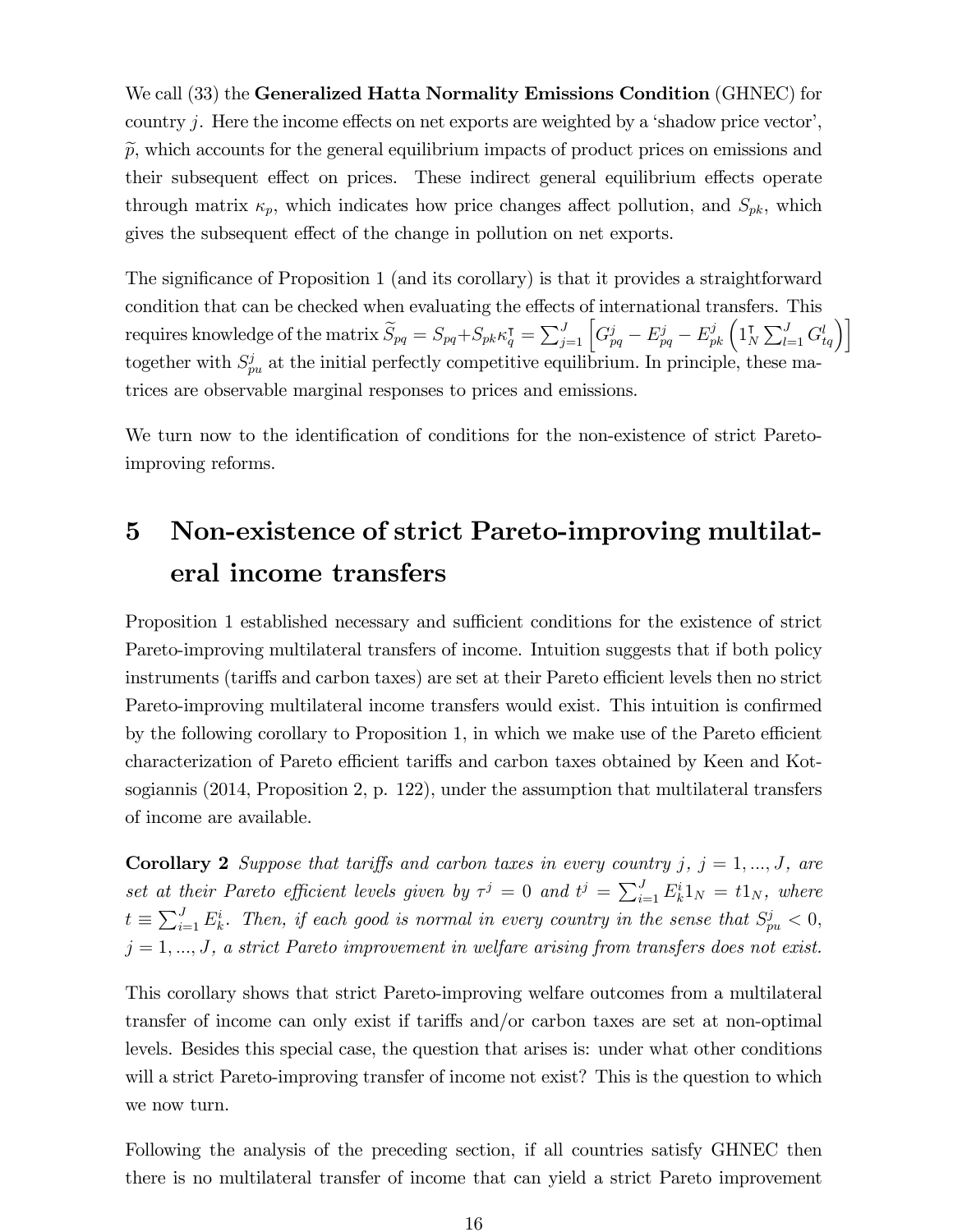in welfare. Can we identify special cases of these conditions that have clear economic interpretations? In the following, we identify two such special cases.

The first special case is obtained by assuming that a change in global emissions does not affect the household's compensated demands for commodities at the margin and in the aggregate. If compensated demands (on the aggregate) are unresponsive to global emissions in the sense that

$$
S_{pk} \equiv \sum_{j=1}^{J} S_{pk}^{j} = 0,
$$
\n(37)

then the shadow price vector  $\tilde{p}$  defined by (34) takes the special form

$$
\widetilde{p}^{\mathsf{T}} \equiv p^{\mathsf{T}} - \begin{pmatrix} 0 & p^{\mathsf{T}} S_{pq} S_{qq}^{-1} \end{pmatrix}.
$$
 (38)

For this case, we arrive at the following result.

**Proposition 2** Assume that compensated net exports are unresponsive to global emissions in the sense that  $S_{pk} = 0$ , that the world substitution matrix  $S_{qq}$  is of full rank, that each good is normal in every country in the sense that  $S_{pu}^j < 0$ ,  $j = 1, ..., J$ , and that all goods are world net-substitutes at the initial equilibrium. Then, a strict Pareto-improving transfer of income does not exist.

Proposition 2 re-confirms a result in Turunen-Red and Woodland (1988) in the present context: in the absence of pollution effects on compensated demands and if all goods are normal in all countries and there is sufficient substitutability in the world substitution matrix then income transfers across all countries do not generate a strict Pareto improvement.

Our second special case goes in a quite different direction. Suppose now, going to the opposite extreme to the circumstances of Proposition 2, that production and consumption, on the aggregate, are unresponsive to international prices. In this case, we have the following result.

**Proposition 3** Assume that there is no substitution in production or consumption in any of the J countries (and so, in the aggregate,  $S_{pp} = 0$ ), that the matrix  $S_{qk} \kappa_{q}^{\dagger}$  has full rank and exhibits net substitutability and that each good is normal in every country in the sense that  $S_{pu}^j < 0, j = 1, ..., J$ . Then, a strict Pareto-improving transfer of income does not exist.

Beyond its technical content, there is a practical element behind Proposition 3 and one that relates to the climate change discussions referred to at the outset.<sup>25</sup> In the presence

 $^{25}$ Proposition 3 can be thought of as the generalization of Proposition 2 in Turunen-Red and Woodland (1988). Things, however, are somewhat more complicated here due to the presence of global pollution, which affects compensated demands.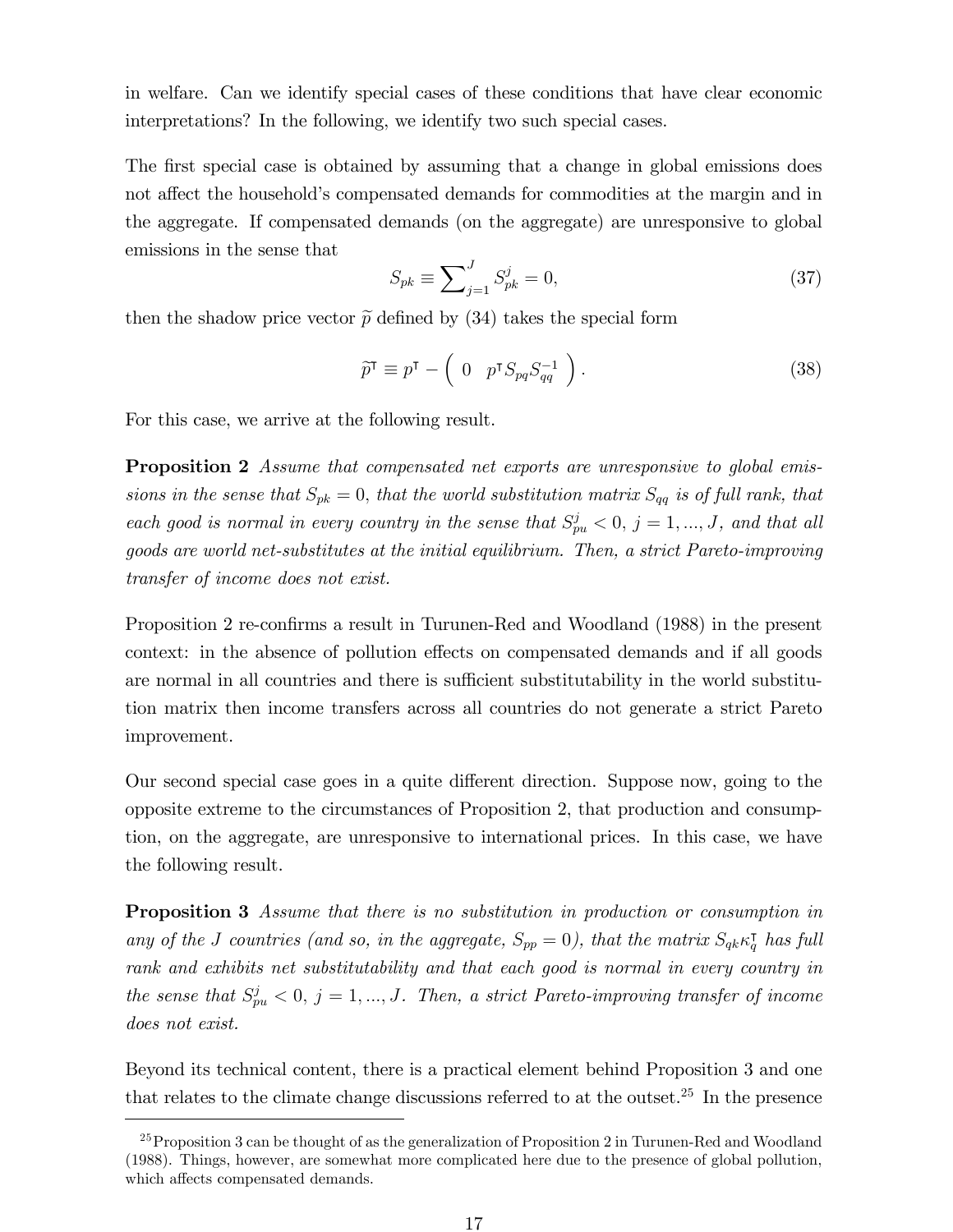of inefficiencies from carbon pricing, normality and sufficient substitutability rule out the possibility of strict Pareto-improving welfare gains from financial transfers. Negative off-diagonal elements of matrix  $S_{q_k} \kappa_q^{\dagger}$  (net substitutability) imply that the effects of a change in the price of  $l^{th}$  good, through a change in global emissions, on compensated demands for good i is negative. That is

$$
\frac{dE_{p_i}}{dp_l} = \frac{\partial E_{p_i}}{\partial k} \frac{\partial \kappa}{\partial p_l} < 0. \tag{39}
$$

To give an example, suppose that the price of air-conditioning equipment increases (good l) and as a consequence more of this product is being supplied. Assume further that, as a result, pollution intensity (on the aggregate) increases  $(\frac{\partial \kappa}{\partial p_l} > 0)$ . If this increase in global emissions induces consumers to decrease aggregate compensated demand for goods other than air-conditioners  $(\frac{\partial E_{p_i}}{\partial k} < 0)$ , then  $\frac{dE_{p_i}}{dp_l} < 0$  implying net-substitutability. What Proposition 3 requires is that compensated demand for goods other than air-conditioners (good i) – either for each country j or for the aggregate – decreases.<sup>26</sup>

### 6 An illustrative example

This section presents a 2-country, 2-tradeable-goods illustrative example to demonstrate the multilateral income transfer mechanism at work in creating a strict Pareto improvement in welfare when carbon taxes are not set at their Pareto optimal levels. Appendix C extends this example to 3-countries and 3-tradeable-goods following a more general specification of production and consumption.

Consider a world comprising two countries, producing two products under conditions of free trade and with zero carbon taxes that are clearly not Pareto optimal. One product is clean while the other is dirty in the sense that its production generates carbon emissions that adversely affect the climate. Consumers have preferences that are, in turn, adversely affected by the level of global emissions. In this context, the numerical example demonstrates that both countries can benefit in welfare from a financial transfer from one country to the other.

The model has a simple specification designed to provide a clear illustration of the possibility of a strict Pareto improvement in welfare. Both countries are assumed to have the same technology and endowments, so they have the same production possibility frontier and revenue function. The revenue function takes the constant elasticity of transformation form, which satisfies all of the theoretical conditions for a revenue function. This

 $^{26}$ Notice that this does not preclude the possibility that the technology is one of fixed emissions (per unit of output), in the sense that  $G_t^j = -z^j = -Ay^j$ , where A is a matrix with off-diagonal elements 0 and the diagonal elements  $\alpha_i^j$  giving the emission of good i in country j. Since  $y^j = G_p^j$  with  $y_p^j = G_{pp}^j$ and so  $G_{tp}^j = -AG_{pp}^j$ .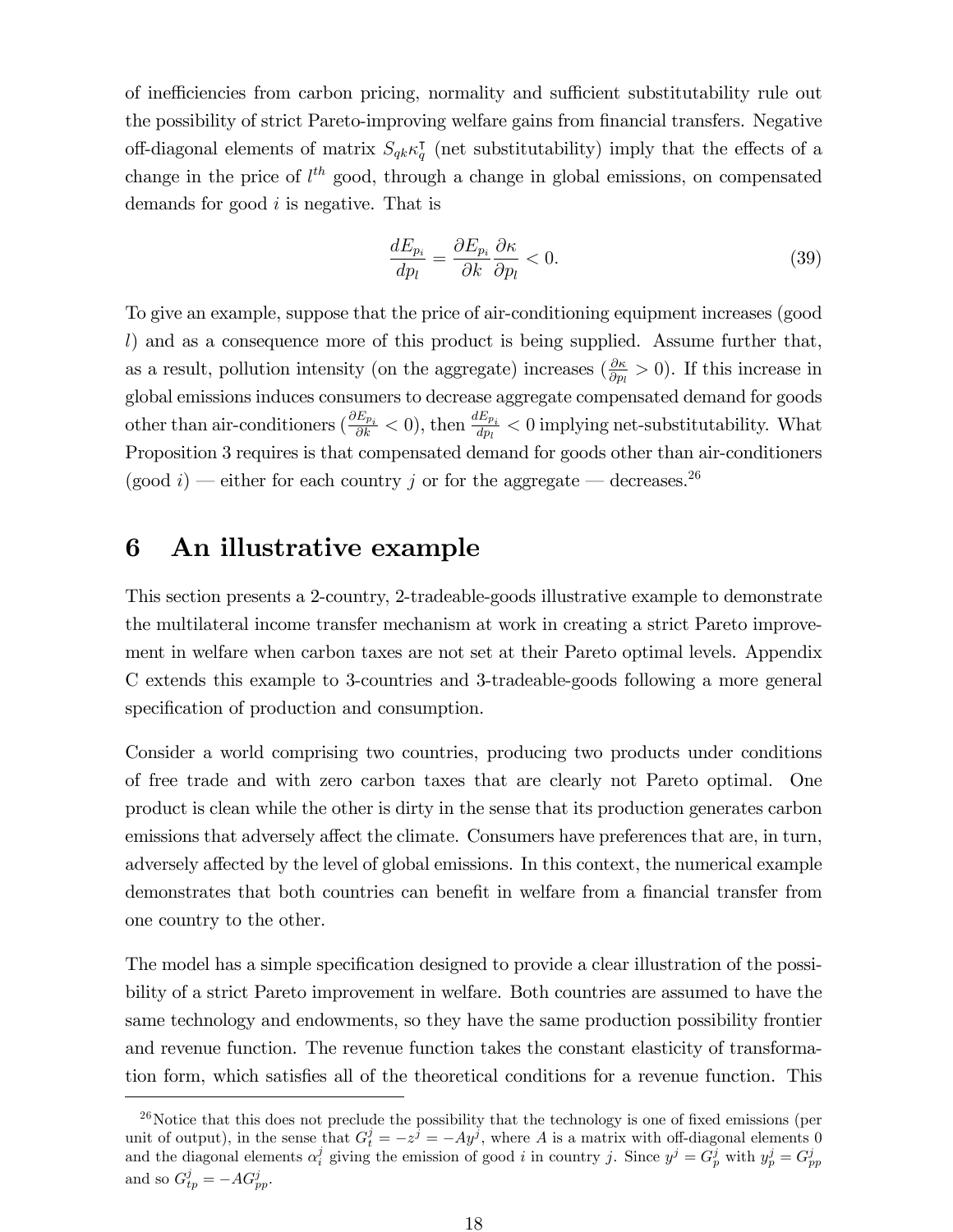functional form is symmetric in the net producer prices for the two products and the carbon tax on emissions, and is given by

$$
G(p,t) = \left(\sum_{i=1}^{2} (p_i - \alpha_i t)^2 + t^2\right)^{0.5},
$$
\n(40)

where  $t = 0$  is a scalar carbon tax rate and  $\alpha_i$  is the emissions produced by one unit of product i.<sup>27</sup> It will be assumed that  $\alpha_1 = 0, \alpha_2 = 1$ ; product 1 is clean, while product  $2$  is dirty with carbon emissions equal to output. The net producer price for product  $i$ is given by  $p_i - \alpha_i t$ , which subtracts the cost of emissions,  $\alpha_i t$ , from the market price received per unit of output. Following (40), net emissions of the production sector are given by

$$
z = -\frac{\partial G(p,t)}{\partial t} = \sum_{i=1}^{2} \alpha_i \frac{p_i - \alpha_i t}{G(p,t)} - \frac{t}{G(p,t)},\tag{41}
$$

whereas net output for good  $i$  is given by

$$
y_i = \frac{\partial G(p, t)}{\partial p_i} = \frac{p_i - \alpha_i t}{G(p, t)}.
$$
\n(42)

Following (42), (41) can be written as

$$
z = \sum_{i=1}^{2} \alpha_i y_i(p, t) - z^a(p, t).
$$
 (43)

The first (summation) term is nothing else but gross emissions of carbon, which are proportional to industry outputs  $y_i(p, t)$ , while  $z^a(p, t) = \frac{t}{G(p, t)}$  represents abatement of emissions. Since, by assumption,  $t = 0$ , production decisions are unaffected by emissions of carbon and no abatement activity occurs.

While the two countries share the same technology, they have different preferences. Preferences are of the Cobb-Douglas variety, supplemented by an environmental damage function. The expenditure function takes the functional form

$$
E(p, u, k) = \left(\prod_{i} p_i^{a_i}\right)(u + D(k)) = e(p)(u + D(k)),
$$
\n(44)

where  $e(p)$  is the Cobb-Douglas unit expenditure function, u is the level of utility, k is the state of climate (global emissions) and  $D(k)$  is the environmental damage function, which is increasing in  $k$ . An increase in  $k$  requires the consumer to spend more on goods to achieve a given level of utility, u.

<sup>&</sup>lt;sup>27</sup>This function does not include explicit reference to factor endowments since they are constant and have been subsumed into the function.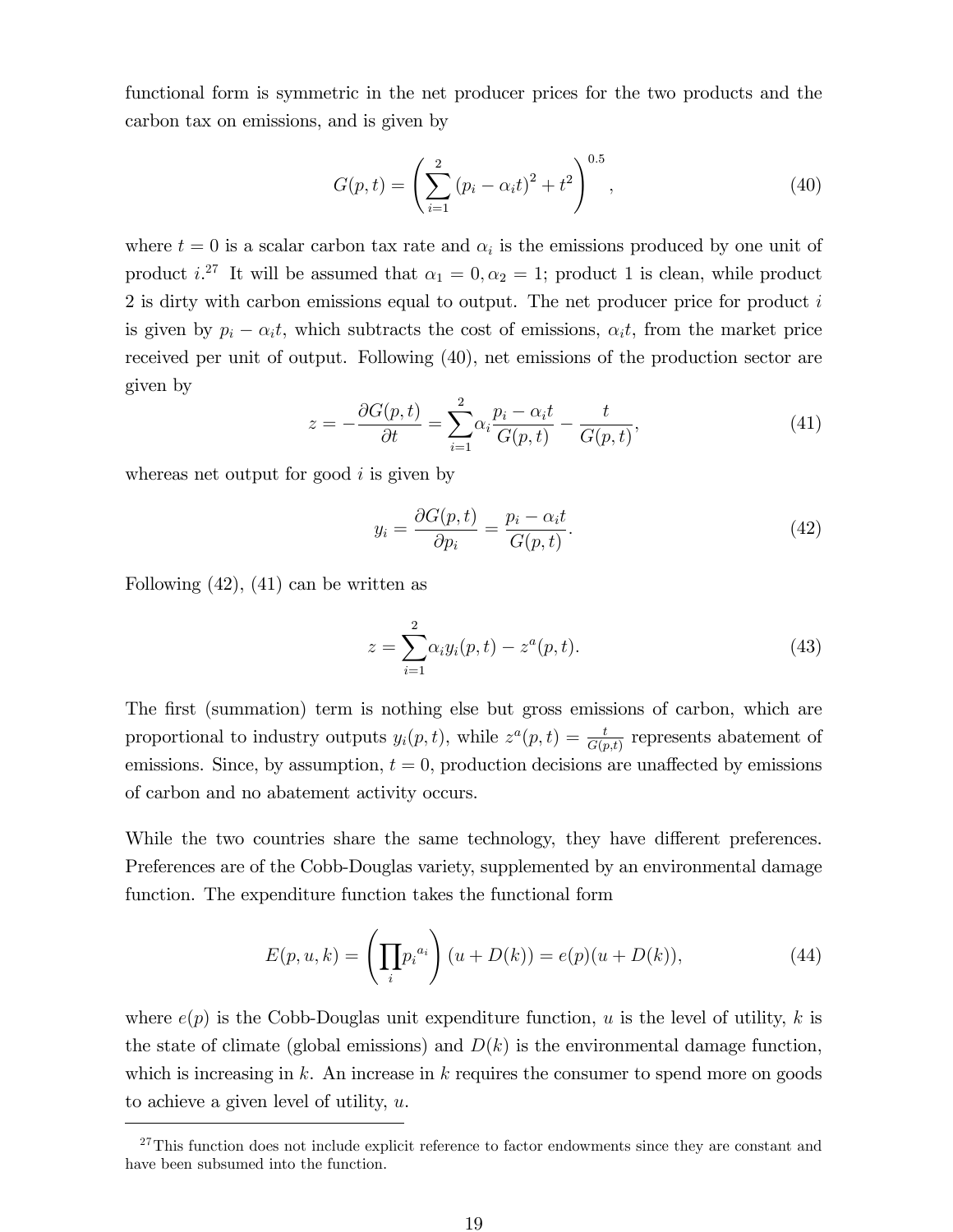While both countries share the same family of preferences, actual preferences differ by country because of different national parametric values. In the example, it will be assumed that  $a_1 = 0.9, a_2 = 0.1$  for country 1, while  $a_1 = 0.1, a_2 = 0.9$  for country 2. Thus, country 1 consumers have a strong preference for the clean good over the dirty good (has a very high marginal propensity to consume the clean good), while country 2 consumers have a strong preference for the dirty good. Given the symmetry of the technology, this means that country 1 exports the dirty good (product 2), while country 2 exports the clean good under free trade.

The impact of climate change upon utility depends on the damage function, assumed common to both countries, which is specified as

$$
D(k) = \theta k^{\gamma}/\gamma \tag{45}
$$

with parameters  $\theta > 0$  and  $\gamma \ge 1$ . The example assumes that  $\theta = 15$  and  $\gamma = 2$ , so global emissions  $(k = z)$  strongly affect welfare.

The example continues as follows. We first compute the initial free trade equilibrium with no transfers. Then the perfectly competitive equilibrium for this initial situation is computed and the existence of a strict Pareto-improving income transfer is verified using the methodology developed further above in this paper. This verification, with the details being given further below, resulted in the conclusion that a strict Paretoimproving income transfer did indeed exist. Following this, we then compute a new competitive equilibrium with transfers  $\sim$  Country 2 being the donor, transferring \$0.1 in units of the numeraire product, product 1, to the recipient, Country 1. This income transfer is shown below to yield a strict Pareto-improvement in welfare; both countries gain from the transfer.

| Table 1: Equilibria Pre and Post Financial Transfer |                                     |                    |          |
|-----------------------------------------------------|-------------------------------------|--------------------|----------|
|                                                     | Initial equilibrium New equilibrium |                    | Change   |
| Transfers                                           | $b_1 = b_2 = 0$                     | $b_2 = -b_1 = 0.1$ |          |
| Product price $p_1$                                 |                                     |                    | $\theta$ |
| Product price $p_2$                                 |                                     | 0.943              | $-0.057$ |
| Utility $u_1$                                       | $-14.986$                           | $-14.112$          | 0.874    |
| Utility $u_2$                                       | $-14.986$                           | $-14.113$          | 0.872    |
| Climate state $k$                                   | 1.414                               | 1.372              | $-0.042$ |

Table 1 provides the numerical results.

The table shows that the transfer of \$0:1 of income from the donor Country 2 to the recipient Country 1 results in a drop in the world price of product  $2 -$  the dirty product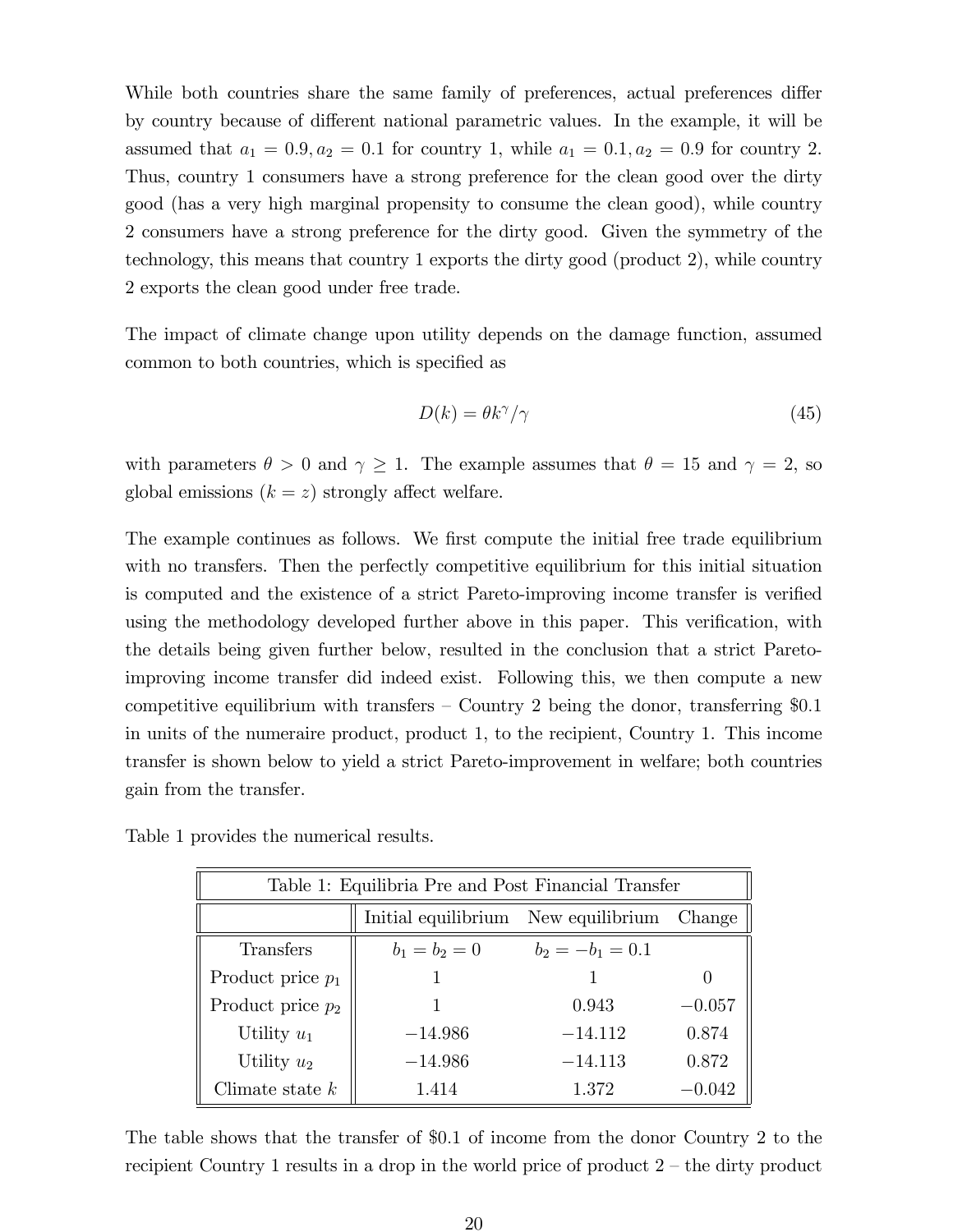$f$  from 1 to 0.943. The increase in the relative price of the clean good, and the resulting switch away from the production of the dirty good, results in global emissions falling by  $0.042$  units. The overall effect on welfare is for utility levels in both countries to increase by approximately 0:87. Thus, both countries gain from the income transfer, taking into account all general equilibrium and externality effects.

Each country in this example experiences several welfare effects. At unchanged world prices, the recipient country experiences a gain in welfare from the higher disposable income. Given our assumptions regarding preferences above, Country 1 spends most of this income transfer on the clean good. Country 2, the donor, suffers a loss in welfare since it has less disposable income and, under the assumptions on preferences, cuts down primarily on the consumption of the dirty good. The overall result is an increase in the world excess supply of the dirty good and an increase in the excess demand for the clean good, resulting in an increase in the relative world price of the clean good (now permitting world prices to adjust). This constitutes a deterioration of the terms of trade for the recipient country (which exports the dirty good), causing a reduction in welfare. The donor country, on the other hand, exports the clean good and so experiences an increase in its terms of trade and, hence, welfare. Thus, each country experiences both positive and negative effects on its welfare.

The terms of trade changes result in both countries moving around their production possibility frontiers to produce more of the clean good and less of the dirty good. This, in turn, reduces global emissions. Lower global emissions of carbon reduce  $k$  and hence reduce the environmental damage to consumers in both countries, imparting a positive welfare effect in both countries. If this reduction in environmental damage is sufficiently strong, its positive welfare effect can ensure that the overall welfare effect of the income transfer from the donor to the recipient is strictly positive. The numerical example developed provides such a case.

To connect this example more directly with the theoretical results in the paper, and as indicated further above, we computed<sup>28</sup> the shadow world price vector  $\tilde{p}$  and the  $\tilde{\beta}$  vector at the initial equilibrium. To do this, we evaluated numerically the various required national and world substitution matrices at the initial equilibrium with no income transfers. Using the formulae in (33) and (34), the resulting numerical values for the shadow world price vector  $\tilde{p}$  and the  $\beta$  vector at the initial equilibrium are

$$
\widetilde{p}^{\mathsf{T}} = \left( 1 \quad -0.999 \right), \tag{46}
$$

$$
\widetilde{\beta}^{\mathsf{T}} = \left( -80.009 \quad 79.915 \right). \tag{47}
$$

 $28$ Computations for this example, and for the example of Appendix C, have been performed using Gauss, version 19, and routine eqSolvemt.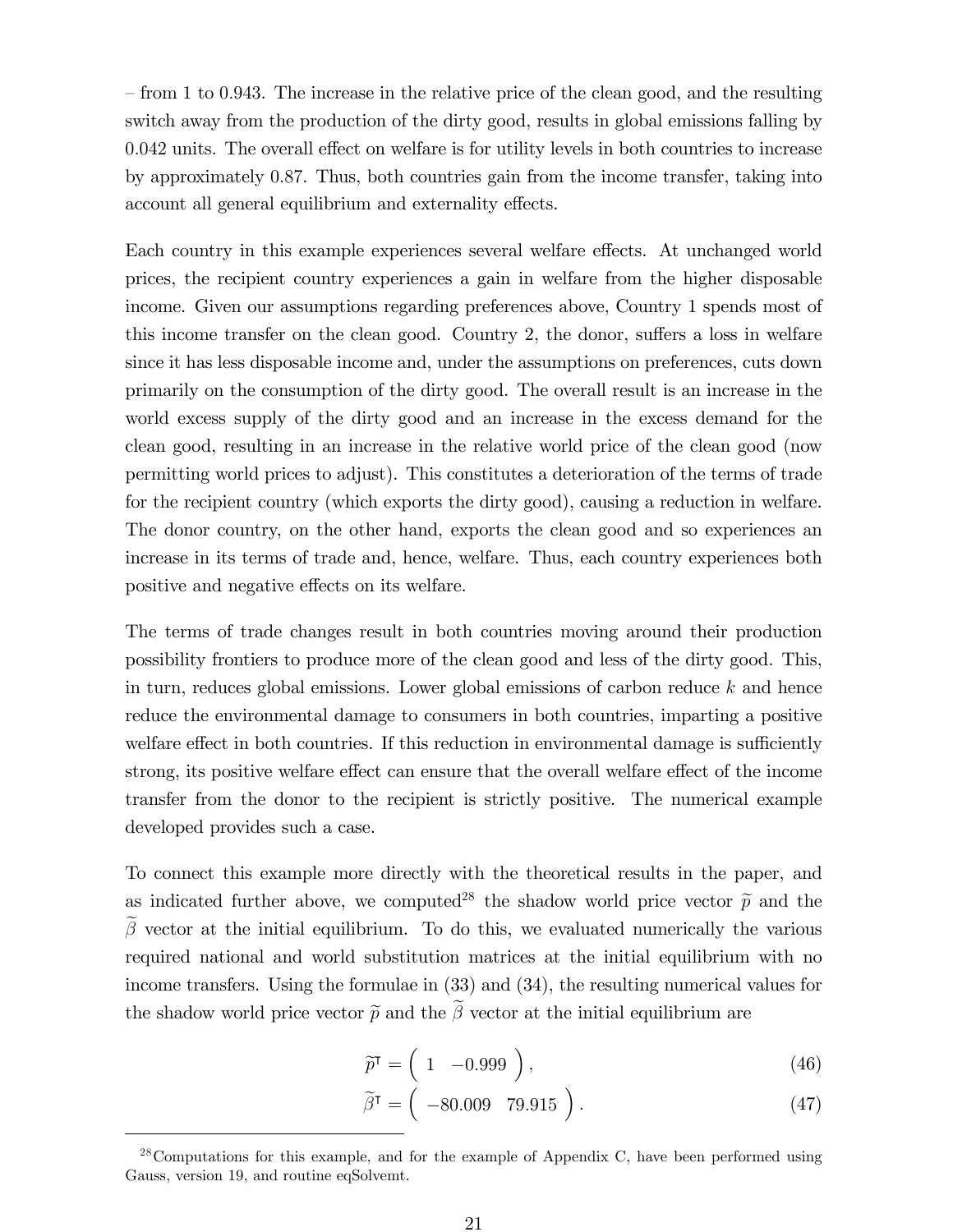Since  $\tilde{\beta}$  has both positive and negative elements, Corollary 2 indicates that a Paretoimproving transfer of income exists. The results presented above in Table 1 provide a concrete confirmation of this existence result. The country exhibiting a negative value for  $\tilde{\beta}$  (Country 1, with  $\tilde{\beta}^1 = -80.0$ ) is the recipient country, while the country with the positive  $\tilde{\beta}$  value (Country 2, with  $\tilde{\beta}^2 = 79.9$ ) is the donor.<sup>29</sup> The strong positive welfare effects of the reduction in global carbon emissions ensure that both countries gain from the income transfer.

It should be evident from our methodology, of course, that other such examples may be readily constructed  $-$  examples that are based on primitives, such as in the example presented above, and examples based on the methodology discussed in Appendix C. Moreover, it is straightforward to construct examples that do not yield strict Paretoimproving welfare gains. In such examples the vector  $\beta$  has all elements of the same sign, so that some countries will gain and some countries will lose from an international income transfer.

#### 7 Concluding remarks

Discussions in climate change negotiations inevitably raise (as it has in climate change negotiations) the issue of financial compensation for countries undertaking costly environmental policy actions. This paper has explored the role of multilateral financial/income (untied) transfers in achieving strict welfare gains amongst countries, focusing in particular on identifying conditions under which their use is warranted, or not, when there is a global environmental externality and where there may be nationally set carbon prices and tariff impediments to international trade. The analysis has shown Pareto-efficiency does require international Önancial transfers when either carbon or trade taxes in some countries are constrained: its purpose then is to account for the impact on emissions of inappropriate carbon pricing and the trade distortions that exist. Importantly, it is shown that a strict Pareto-improving multilateral financial transfer exists if and only if a generalized normality condition is violated. In the special case where trade taxes are set at their Pareto-efficient levels (zero), there may exist multilateral financial transfers that are strict Pareto-improving in welfare when carbon taxes are sub-optimally set. To illustrate this possibility, we provided a numerical example of such a case when carbon taxes are set to zero in every country and there is free trade.

The analysis here is, of course, limited in several respects. Factors of production have been assumed internationally immobile, for example, precluding the possibility of carbon

 $^{29}$ In a model with unchanged world prices such as a small open economy, recall that Hatta normality implies negative  $\beta$  terms. In such a situation, the donor country loses. Here the donor has a postive  $\beta$ value that takes account of world price adjustments and pollution externalities to yield a welfare gain.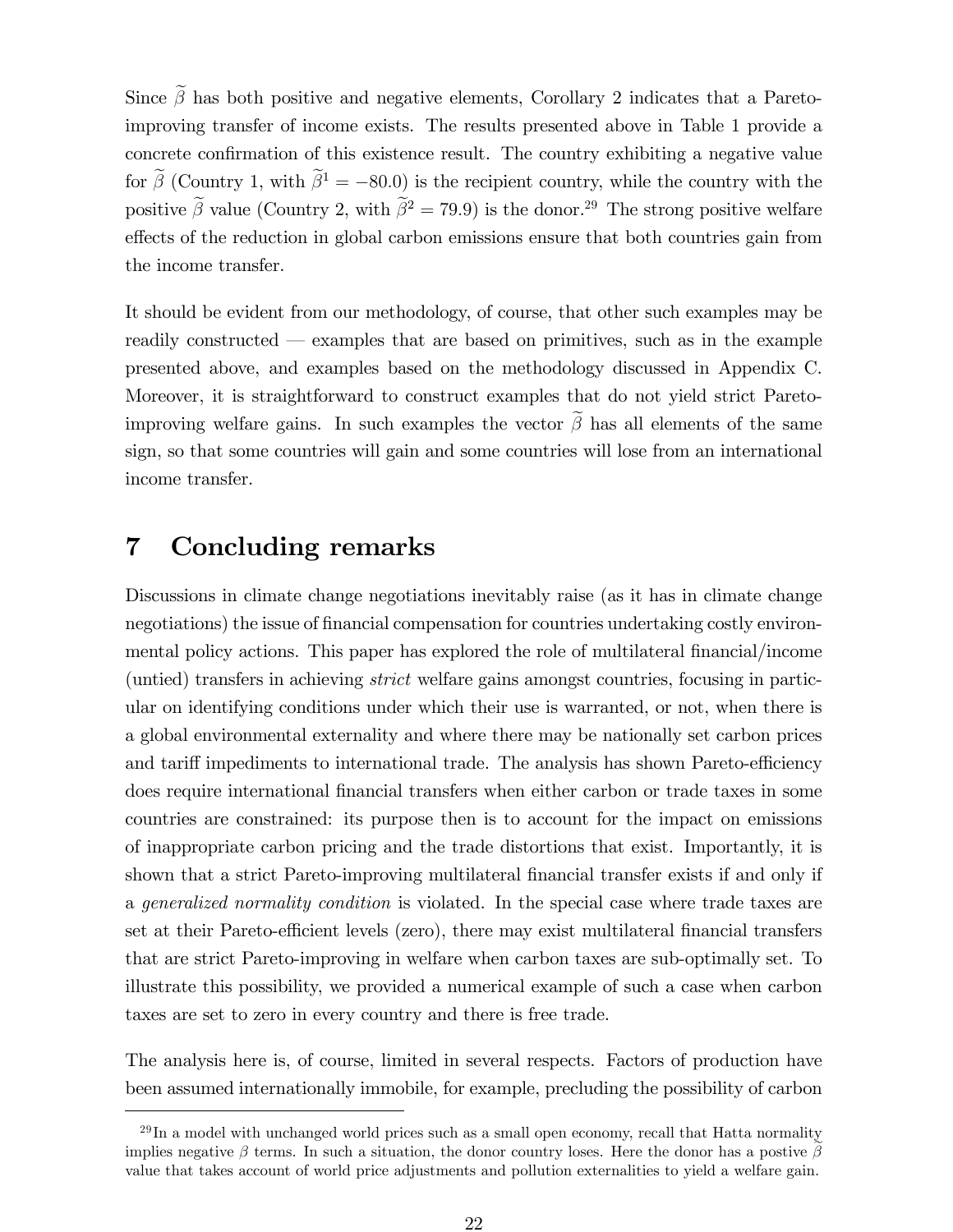leakage through location choices that is a major concern in policy debates (elements of this appear in Kotsogiannis and Woodland (2013)). The preceding analysis, however, suggests that a similar set of conditions will emerge. Income transfers have also been assumed to be unconditional and not tied to a reduction in carbon emissions  $-$  either through the use of more efficient technology or through more efficient carbon pricing  $$ and/or to trade distortions. Nor has the analysis considered the possibility of income transfers inducing an endogenous (untied) carbon/trade policy response. It will be interesting to explore these issues in the context of policy reforms (and their direction) when these reforms are conditional on tied income transfers. In this context too, it is expected that a generalized normality condition will emerge as a condition that needs to be violated for the reforms to be (strictly) Pareto efficient, but the characterization of these reforms will most likely differ from the ones identified by the existing literature.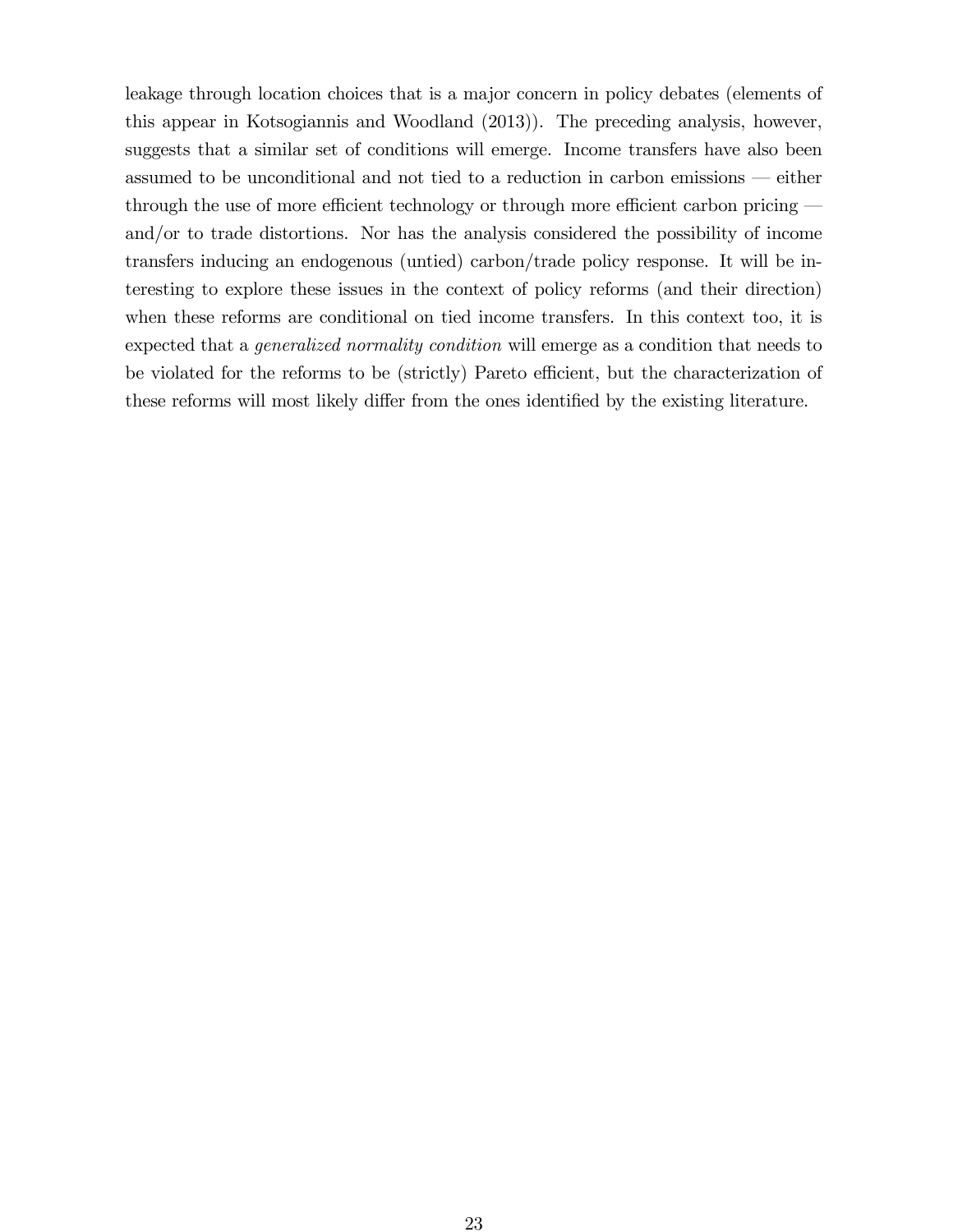## Appendices

### Appendix A: Proofs of propositions and lemmas

Proof of Lemma 1 Omitting the market equilibrium for commodity 1 (the numeraire), the system can be written as

$$
A^* du + B^* dq + C^* db + D^* dk = 0,
$$
\n(A.1)

where the matrices are

$$
A^* \equiv \begin{bmatrix} p^T S_{pu}^1 & 0 & \cdots & 0 \\ 0 & p^T S_{pu}^2 & \cdots & 0 \\ \vdots & \vdots & \ddots & \vdots \\ 0 & \cdots & \cdots & p^T S_{pu}^J \\ S_{qu}^1 & S_{qu}^2 & \cdots & S_{qu}^J \\ 0 & 0 & \cdots & 0 \\ 0 & 0 & \cdots & 0 \end{bmatrix}, B^* \equiv \begin{bmatrix} p^T S_{pq}^1 + S_q^{1\intercal} \\ \vdots \\ p^T S_{pq}^J + S_q^{J\intercal} \\ S_{qq} \\ 0 \\ 0 \\ 0 \\ -\kappa_q^T \end{bmatrix}, \qquad (A.2)
$$

$$
C^* \equiv \begin{bmatrix} -1 & 0 & \cdots & 0 \\ 0 & -1 & \cdots & 0 \\ 0 & 0 & \cdots & -1 \\ \vdots & \vdots & \ddots & \vdots \\ 0 & 0 & \cdots & -1 \\ 0 \\ 0 \\ 0 \\ 0 \\ 0 \\ 0 \\ \end{bmatrix}, D^* \equiv \begin{bmatrix} p^T S_{pq}^1 \\ S_{pq}^1 \\ p^T S_{pk}^{2\intercal} \\ \vdots \\ p^T S_{pk}^{J\intercal} \\ S_{qh} \\ S_{qh} \\ 0 \\ 1 \\ \end{bmatrix}, \qquad (A.2)
$$

the vectors of change are

$$
du \equiv \begin{bmatrix} du^1 \\ du^2 \\ \vdots \\ du^J \end{bmatrix}, \ dq \equiv \begin{bmatrix} dp_2 \\ \vdots \\ dp_N \end{bmatrix}, \ db \equiv \begin{bmatrix} db^1 \\ db^2 \\ \vdots \\ db^J \end{bmatrix}, \tag{A.3}
$$

and

$$
S_{qq} \equiv \sum_{j \in J} S_{qq}^j,\tag{A.4}
$$

$$
\kappa_q^{\mathsf{T}} \equiv -1_N^{\mathsf{T}} \sum_{j \in J} S_{tq}^j,\tag{A.5}
$$

$$
S_{qk} \equiv \sum_{j \in J}^{J} S_{qk}^{j}.
$$
\n(A.6)

A strict differential Pareto improvement exists if and only if there are  $du, dq, db, dk$  satisfying  $(A.1)$  and  $du \gg 0$ . Applying Motzkin's Theorem of the Alternative (Mangasarian,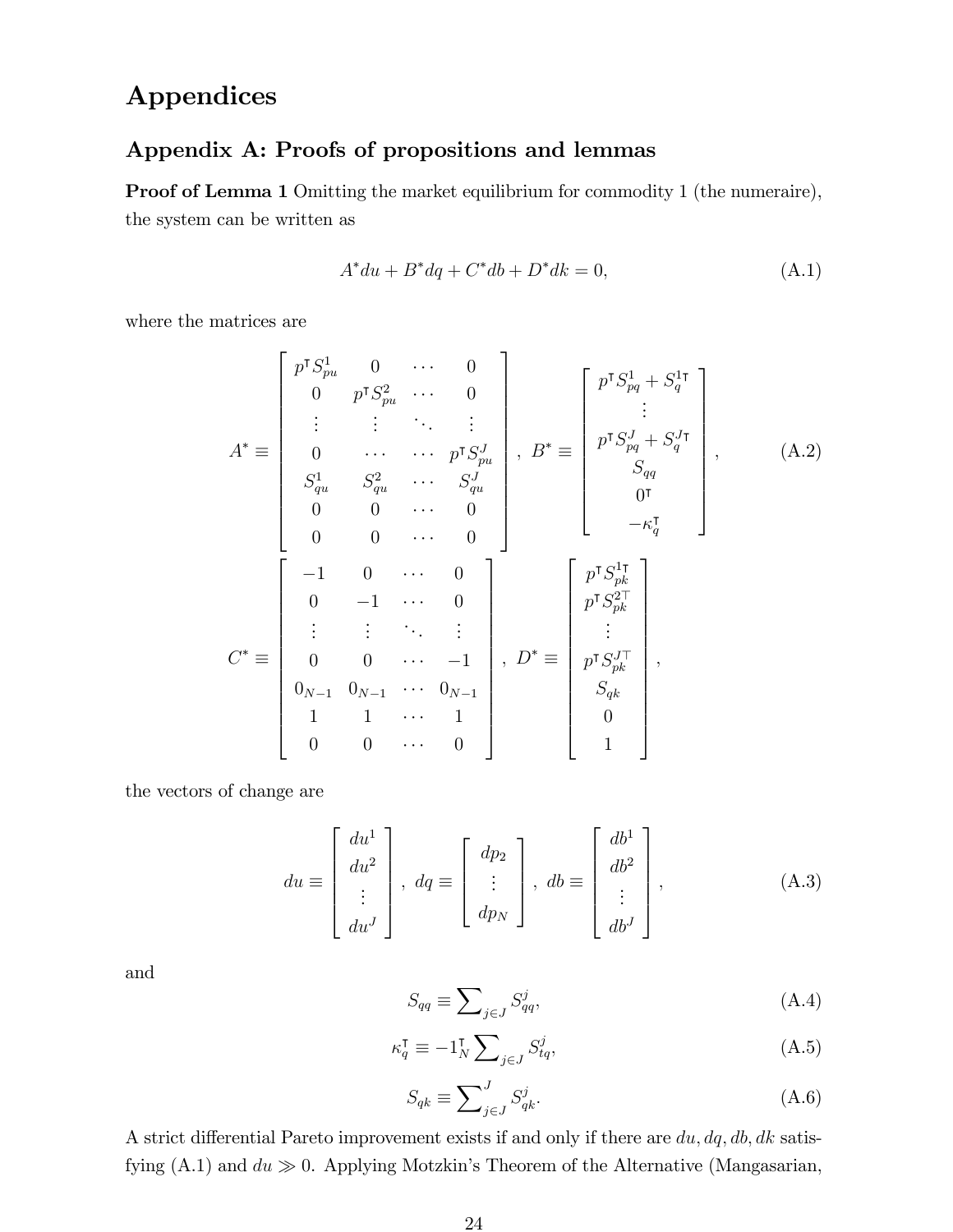1969, page 34), there exists  $du, dq, db, dk$  satisfying  $(A.1)$  if and only if there is no vector  $y \in R^{J+N+1}$  such that

$$
y^{\mathsf{T}}A^* < 0_J^{\mathsf{T}},\tag{A.7}
$$

$$
y^{\mathsf{T}}[B^*, C^*, D^*] = 0^{\mathsf{T}}_{J+N+1} . \tag{A.8}
$$

It is convenient to partition the vector y as  $y = (y_1^{\mathsf{T}}, y_2^{\mathsf{T}}, y_3, y_4)^{\mathsf{T}}$  where  $y_1 \in R^J, y_2 \in R^J$  $R^{N-1}, y_3 \in R, y_4 \in R$ . It is now straightforward to show that  $y^{\dagger} C^* = 0^{\dagger}$  implies that  $y_1 = y_3 1_J$ , where  $1_J$  is the J-dimensional vector of ones. (A.7) and (A.8) can then be written as

$$
y_2^{\mathsf{T}} S_{qu}^j + y_3 p^{\mathsf{T}} S_{pu}^j \le 0 \ , \ j = 1, \dots J, \tag{A.9}
$$

$$
y_2^{\mathsf{T}} S_{qq} + y_3 p^{\mathsf{T}} S_{pq} - y_4 \kappa_q^{\mathsf{T}} = 0_{N-1}^{\mathsf{T}} , \qquad (A.10)
$$

$$
y_2^{\mathsf{T}} S_{qk} + y_3 p^{\mathsf{T}} S_{pk} + y_4 = 0 \tag{A.11}
$$

with  $(A.9)$  holding with strict inequality for at least one j (in  $(A.10)$ , (10) has also been used). Solving equation  $(A.11)$  for  $y_4$  and substituting into  $(A.9)$  and  $(A.10)$  one obtains

$$
y_2^{\mathsf{T}} S_{qu}^j + y_3 p^{\mathsf{T}} S_{pu}^j \le 0, \ j = 1, \dots J,
$$
 (A.12)

$$
y_2^{\mathsf{T}}\left(S_{qq} + S_{qk}\kappa_q^{\mathsf{T}}\right) + y_3 p^{\mathsf{T}}\left(S_{pq} + S_{pk}\kappa_q^{\mathsf{T}}\right) = 0_{N-1}^{\mathsf{T}}.\tag{A.13}
$$

If (A.12) and (A.13) have a solution  $y_2 \in R^{N-1}$ ,  $y_3 \in R$ , then (A.7) and (A.8) have a solution with

$$
y_1 = y_3 1_J,\tag{A.14}
$$

$$
y_4 = -y_2^{\mathsf{T}} S_{qk} - y_3 p^{\mathsf{T}} S_{pk},\tag{A.15}
$$

and conversely,  $(A.7)$  and  $(A.8)$  have a solution if and only if  $(A.12)$  and  $(A.13)$  have a solution with  $(A.14)$  and  $(A.15)$ .

Proof of Proposition 1. The proof of Proposition 1 utilizes Lemma 1. Using the assumption that the matrix  $\tilde{S}_{qq} \equiv S_{qq} + S_{qk}S_{sq}$  has full rank (and so its inverse exists), it follows that (28) implies

$$
y_2^{\mathsf{T}} = -y_3 p^{\mathsf{T}} \left( S_{pq} + S_{pk} \kappa_q^{\mathsf{T}} \right) \left( S_{qq} + S_{qk} \kappa_q^{\mathsf{T}} \right)^{-1} . \tag{A.16}
$$

Substituting this into (A.9) gives

$$
y_3 \left[ p^{\mathsf{T}} S_{pu}^j - p^{\mathsf{T}} \left( S_{pq} + S_{pk} \kappa_q^{\mathsf{T}} \right) \left( S_{qq} + S_{qk} \kappa_q^{\mathsf{T}} \right)^{-1} S_{qu}^j \right] \leq 0, \ j = 1, \dots J,
$$
 (A.17)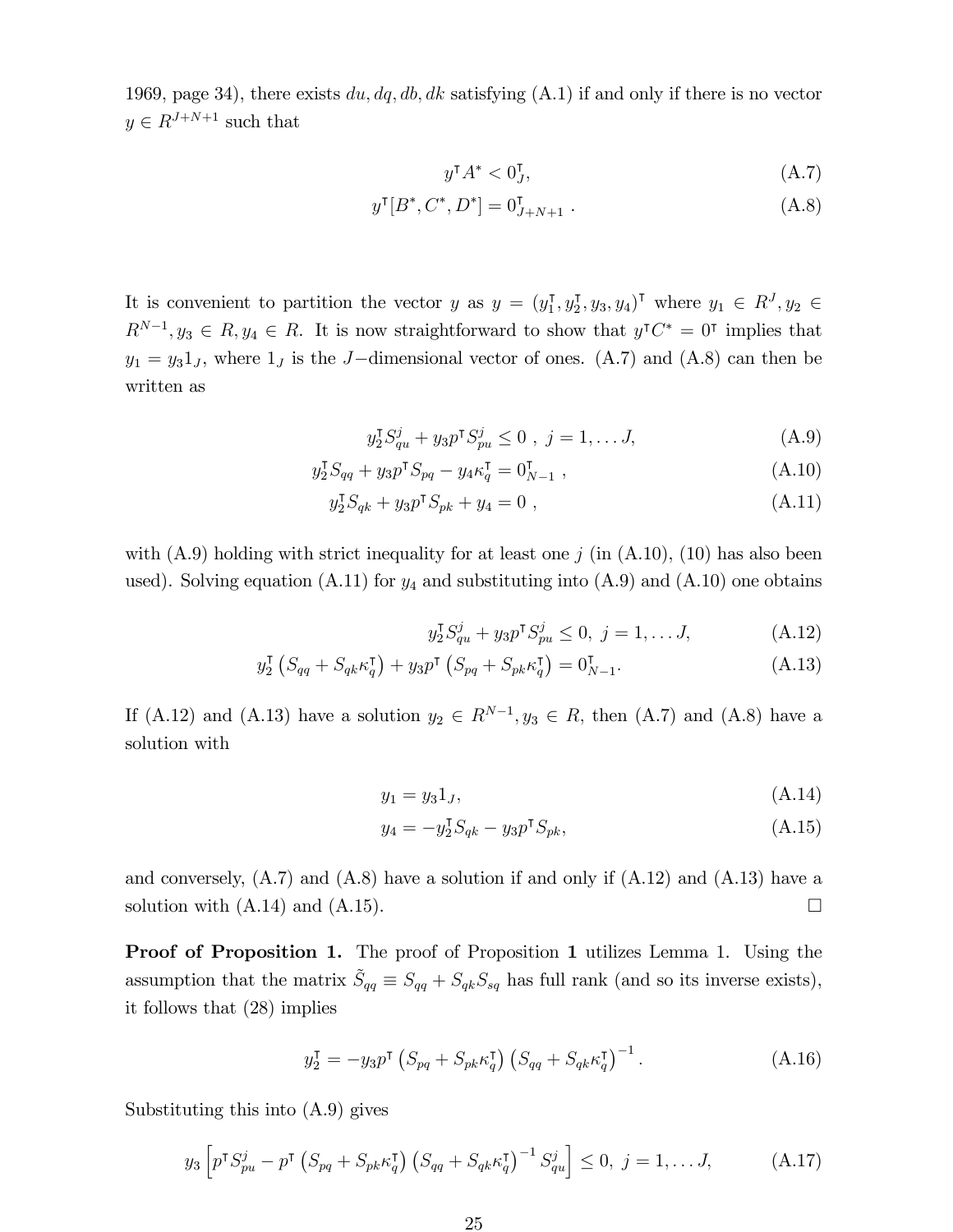and with strict inequality for at least one country j. Recalling the definition of the country-specific scalars as

$$
\widetilde{\beta}^j \equiv p^{\mathsf{T}} S_{pu}^j - p^{\mathsf{T}} \left( S_{pq} + S_{pk} \kappa_q^{\mathsf{T}} \right) \left( S_{qq} + S_{qk} \kappa_q^{\mathsf{T}} \right)^{-1} S_{qu}^j, \ j = 1, \dots J,
$$
\n(A.18)

(A.17) reduces to

$$
y_3\tilde{\beta}^j \le 0, \ j = 1, \dots J,\tag{A.19}
$$

with strict inequality for at least one country  $j$ .

Close inspection of (A.19) reveals that the only feasible solution is  $y_3 \neq 0$ . The reason for this is as follows. If all  $\tilde{\beta}^j$  have the same sign, say positive, then  $y_3 < 0$ . If they are all negative then  $y_3 > 0$ . If some are negative and some positive then  $y_3$  is not admissible as it violates the inequalities. This implies that if (A.19) has a solution it must be  $y_3 \neq 0$ . This implies that  $y_2$  has a non-trivial solution given by (A.16), that  $y_1 = y_3 1_J$  and that  $y_4 = -y_2^{\mathsf{T}} S_{qk} - y_3 p^{\mathsf{T}} S_{pk}, j = 1, ..., J.$ 

Proof of Corollary 2 The proof of Corollary 2 utilizes the proof of Proposition 1 in showing that (34) reduces to  $\tilde{p}^{\dagger} \equiv p^{\dagger} \gg 0$  if  $\tau^{j} = 0$  and  $t^{i} = \sum_{j=1}^{J} E_{k}^{j}$  $_{k}^{j}1_{N}\equiv t1_{N}$  and so, if  $S_{pu}^j < 0, j = 1, ..., J$ , then  $p^{\dagger} S_{pu}^j < 0$ . This implies that there is  $y_3 \neq 0$  that satisfies (A.19). To see that  $\tilde{p}^{\dagger} \equiv p^{\dagger} \gg 0$ , notice that (34) implies

$$
p^{\mathsf{T}}\left(S_{pp} + S_{pk} \kappa_p^{\mathsf{T}}\right) = p^{\mathsf{T}}\left[\sum_{j=1}^{J} S_{pp}^j - \sum_{j=1}^{J} S_{pk}^j \left(\mathbf{1}_N^{\mathsf{T}} \sum_{l=1}^{J} S_{tp}^l\right)\right].
$$
 (A.20)

The homogeneity property of the  $S^j$  function implies, since  $p^{j\tau} = p^{\tau}$ , that  $p^{\tau}S_{pp}^j + t^{j\tau}S_{tp} =$  $0^{\dagger}$  and that  $p^{\dagger} S_{pk}^j = -E_k^j$  $\sum_{j=1}^{j} S_{pk}^{j} = \sum_{j=1}^{J} E_{k}^{j}$  $\mu_k^j$ . Accordingly, (A.20) can be written as

$$
-t1_N^{\mathsf{T}}\sum\nolimits_{j=1}^J S_{tp}^j + \sum\nolimits_{j=1}^J E_k^j \left(1_N^{\mathsf{T}}\sum\nolimits_{l=1}^J S_{tp}^l\right) = -t1_N^{\mathsf{T}}\sum\nolimits_{j=1}^J S_{tp}^j + t1_N^{\mathsf{T}}\sum\nolimits_{j=1}^J S_{tp}^j = 0^{\mathsf{T}}.\tag{A.21}
$$

Using (34), this implies that  $\tilde{p}^{\dagger} \equiv p^{\dagger}$  as required.

**Proof of Proposition** 2 The proof follows the proof of Proposition 1. Since  $S_{pk} = 0$ by assumption, the shadow price vector  $\tilde{p}$  takes the special form given by (38) and

$$
p^{\mathsf{T}} S_{pq} S_{qq}^{-1} = \begin{pmatrix} p_1 & q^{\mathsf{T}} \end{pmatrix} \begin{pmatrix} S_{1q} \\ S_{qq} \end{pmatrix} S_{qq}^{-1} = p_1 S_{1q} S_{qq}^{-1} + q^{\mathsf{T}}.
$$
 (A.22)

These results imply that the shadow price vector is now

$$
\widetilde{p}^{\mathsf{T}} \equiv \left( p_1 \quad q^{\mathsf{T}} \right) - \left( 0 \quad p^{\mathsf{T}} S_{pq} S_{qq}^{-1} \right) = \left( p_1 \quad -p_1 S_{1q} S_{qq}^{-1} \right). \tag{A.23}
$$

If  $S_{pp}$  exhibits net substitutability (all off-diagonal elements are negative) then  $S_{1q} \ll 0$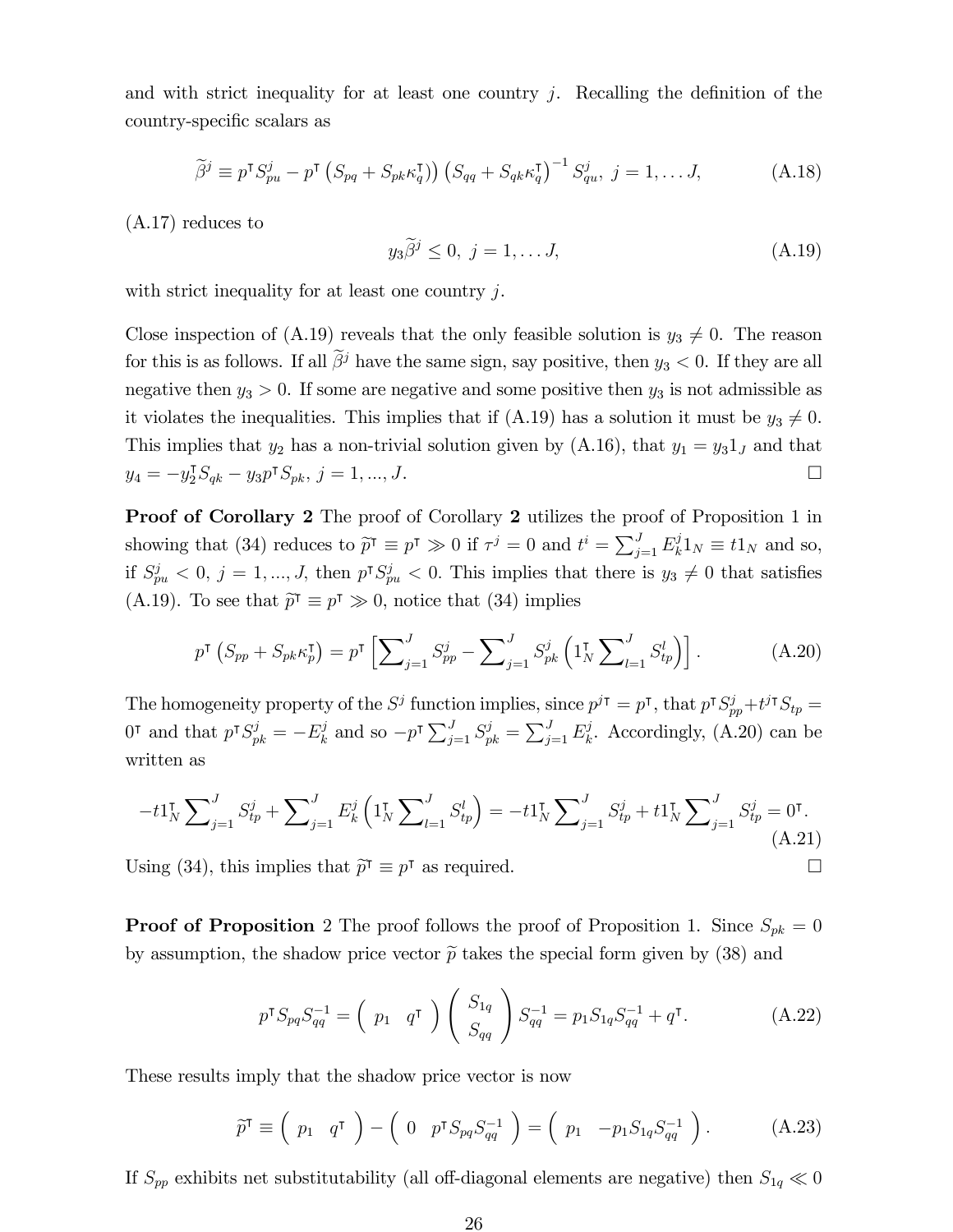and  $S_{qq}^{-1} \geq 0$ . The implication of this is that  $\tilde{p}^{\dagger} > 0$ . Since all goods are assumed normal and so  $S_{pu}^j = -E_{pu}^j \ll 0, j = 1, ..., J$ , it follows that  $\beta^j < 0$  for all countries  $j = 1, ..., J$ . Thus, by Corollary 1 to Proposition 1 there does not exist a strict Pareto-improving transfer of income.

**Proof of Proposition 3** The proof follows the proof of Proposition 1. Since  $S_{pp} = 0$ by assumption, the shadow price vector defined by  $(34)$  may be expressed as

$$
\widetilde{p}^{\mathsf{T}} \equiv p^{\mathsf{T}} - \begin{pmatrix} 0 & p^{\mathsf{T}} \left( S_{pk} \kappa_{q}^{\mathsf{T}} \right) \left( S_{qk} \kappa_{q}^{\mathsf{T}} \right)^{-1} \end{pmatrix},\tag{A.24}
$$

which, in turn, implies that

$$
p^{\mathsf{T}}\left(S_{pk}\kappa_{q}^{\mathsf{T}}\right)\left(S_{qk}\kappa_{q}^{\mathsf{T}}\right)^{-1} = \left(p_{1} \quad q^{\mathsf{T}}\right)\left(\begin{array}{c} S_{1k}\kappa_{q}^{\mathsf{T}}\\ S_{qk}\kappa_{q}^{\mathsf{T}} \end{array}\right)\left(S_{qk}\kappa_{q}^{\mathsf{T}}\right)^{-1} = p_{1}S_{1k}\kappa_{q}^{\mathsf{T}} + q^{\mathsf{T}},\tag{A.25}
$$

and thus that

$$
\widetilde{p}^{\mathsf{T}} \equiv \left( p_1 \quad q^{\mathsf{T}} \right) - \left( 0 \quad p^{\mathsf{T}} \left( S_{pk} \kappa_q^{\mathsf{T}} \right) \left( S_{qk} \kappa_q^{\mathsf{T}} \right)^{-1} \right) = \left( p_1 \quad -p_1 \left( S_{1k} \kappa_q^{\mathsf{T}} \right) \left( S_{qk} \kappa_q^{\mathsf{T}} \right)^{-1} \right). \tag{A.26}
$$

If  $S_{pk}\overline{S}_{tp}$  exhibits net substitutability (all off-diagonal elements are negative) then  $S_{1k}\kappa^{\intercal}_q \ll$ 0 and  $(S_{qk}\kappa_{q}^{\mathsf{T}})^{-1} \geq 0$ . The implication of this is that  $\widetilde{p}^{\mathsf{T}} > 0$ . Since all goods are assumed normal and so  $S_{pu}^j \ll 0$   $j = 1, ..., J$ , it follows that  $\beta^j < 0$  for all countries  $j = 1, ..., J$ . Thus, by Corollary 1 to Proposition 1 there does not exist a strict Pareto-improving transfer of income.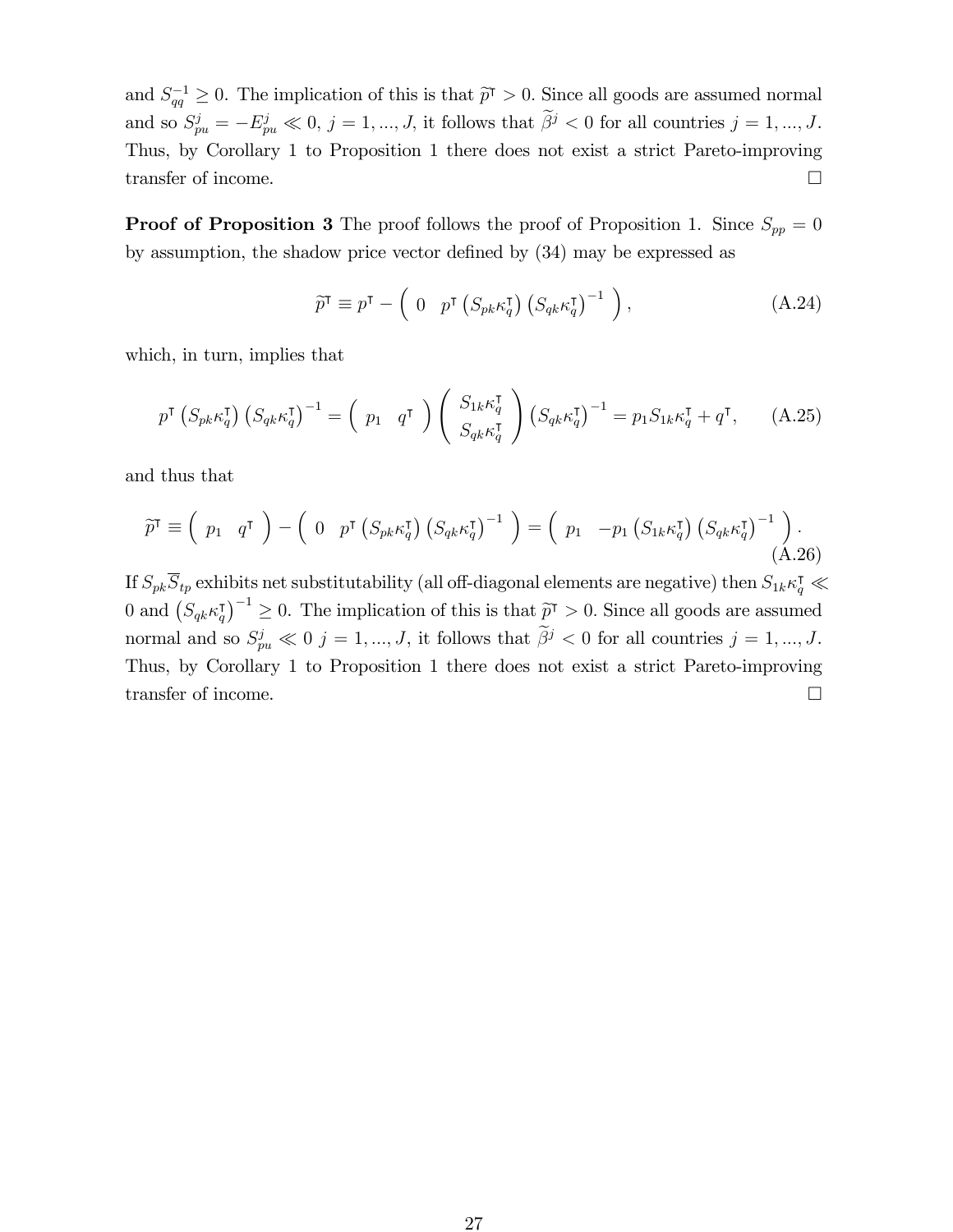## Appendix B: Structure of the shadow price vector, and alternative expressions

As noted in the text, and in (36), the shadow price vector  $\tilde{p}$  (re-written here for convenience) is defined by

$$
\widetilde{p}^{\mathsf{T}} = \left[ p_1 \quad -p_1 \widetilde{S}_{1q} \widetilde{S}_{qq}^{-1} \right],\tag{B.1}
$$

and, following the definition of  $\tilde{S}_{qq}^{-1}$  from (27), therefore as

$$
\widetilde{p}^{\mathsf{T}} \equiv p^{\mathsf{T}} - \left( 0 \quad p^{\mathsf{T}} \left( S_{pq} + S_{pk} \kappa_p^{\mathsf{T}} \right) \left( S_{qq} + S_{qk} \kappa_p^{\mathsf{T}} \right)^{-1} \right), \tag{B.2}
$$

which can be written as

$$
\widetilde{p}^{\mathsf{T}} = \left[ p_1 \quad -p_1 \left( S_{1q} + S_{1k} \kappa_p^{\mathsf{T}} \right) \left( S_{qq} + S_{qk} \kappa_p^{\mathsf{T}} \right)^{-1} \right]. \tag{B.3}
$$

To show this write the shadow price as

$$
\widetilde{p}^{\mathsf{T}} = p^{\mathsf{T}} A,\tag{B.4}
$$

where

$$
A \equiv I - \left( 0 \left( S_{pq} + S_{pk} \kappa_p^{\mathsf{T}} \right) \left( S_{qq} + S_{qk} \kappa_p^{\mathsf{T}} \right)^{-1} \right) \tag{B.5}
$$

$$
\equiv I - (0 \quad C). \tag{B.6}
$$

Matrix  $C$  simplifies in structure to the expressions

$$
C \equiv \left(S_{pq} + S_{pk} \kappa_p^{\mathsf{T}}\right) \left(S_{qq} + S_{qk} \kappa_p^{\mathsf{T}}\right)^{-1},\tag{B.7}
$$

$$
= \left[ \begin{array}{c} S_{1q} + S_{1k} \kappa_p^{\mathsf{T}} \\ S_{qq} + S_{qk} \kappa_p^{\mathsf{T}} \end{array} \right] \left( S_{qq} + S_{qk} \kappa_p^{\mathsf{T}} \right)^{-1}, \tag{B.8}
$$

$$
= \left[ \begin{array}{c} \left( S_{1q} + S_{1k} \kappa_p^{\mathsf{T}} \right) \left( S_{qq} + S_{qk} \kappa_p^{\mathsf{T}} \right)^{-1} \\ \left( S_{qq} + S_{qk} \kappa_p^{\mathsf{T}} \right) \left( S_{qq} + S_{qk} \kappa_p^{\mathsf{T}} \right)^{-1} \end{array} \right], \tag{B.9}
$$

$$
= \left[ \begin{array}{c} \left( S_{1q} + S_{1k} \kappa_p^{\mathsf{T}} \right) \left( S_{qq} + S_{qk} \kappa_p^{\mathsf{T}} \right)^{-1} \\ I_{N-1} \end{array} \right], \tag{B.10}
$$

$$
\equiv \left[ \begin{array}{c} d \\ I_{N-1} \end{array} \right],\tag{B.11}
$$

where the equalities in (B.7)-(B.10) follow from decomposing the matrix  $S_{pq} + S_{pk} \kappa_p^{\dagger}$ , where  $(B.11)$  follows from defining

$$
d \equiv \left(S_{1q} + S_{1k} \kappa_p^{\mathsf{T}}\right) \left(S_{qq} + S_{qk} \kappa_p^{\mathsf{T}}\right)^{-1}.\tag{B.12}
$$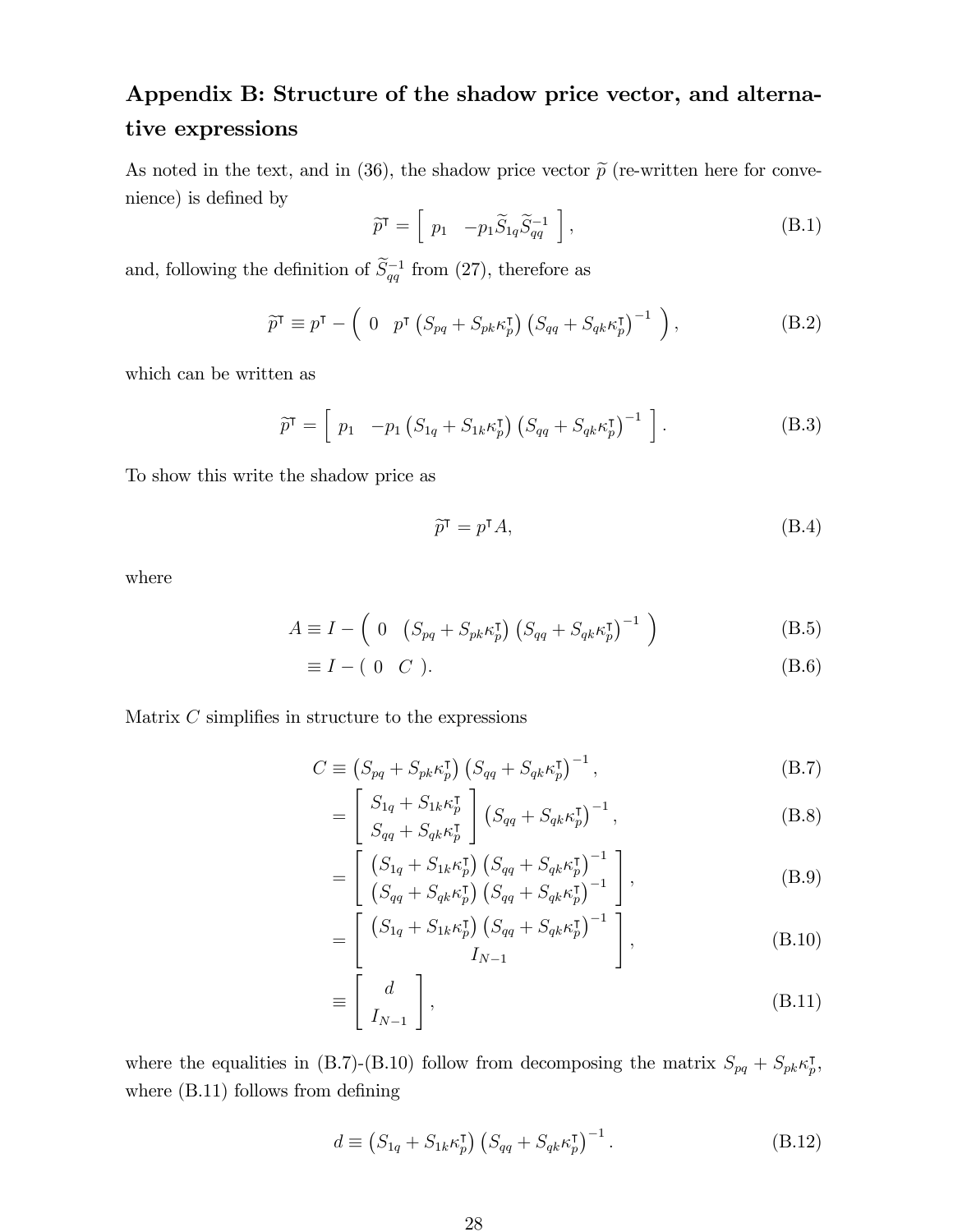Making use of (B.6) into (B.4) the shadow price vector becomes

$$
\tilde{p}^{\mathsf{T}} = p^{\mathsf{T}} \begin{bmatrix} I - (0, C) \end{bmatrix}
$$
\n
$$
= p^{\mathsf{T}} \begin{bmatrix} 1 & 0 \\ 0 & I_{N-1} \end{bmatrix} - \begin{bmatrix} 0 & d \\ 0 & I_{N-1} \end{bmatrix}
$$
\n
$$
= p^{\mathsf{T}} \begin{bmatrix} 1 & -d \\ 0 & I_{N-1} - I_{N-1} \end{bmatrix}
$$
\n
$$
= p^{\mathsf{T}} \begin{bmatrix} 1 & -d \\ 0 & 0_{N-1} \end{bmatrix}
$$
\n
$$
= p_1 \begin{bmatrix} 1 & -d \\ 1 & -d \end{bmatrix}
$$
\n
$$
= \begin{bmatrix} p_1 & -p_1 \left( S_{1q} + S_{1k} \kappa_p^{\mathsf{T}} \right) \left( S_{qq} + S_{qk} \kappa_p^{\mathsf{T}} \right)^{-1} \end{bmatrix},
$$
\n(B.14)\n
$$
= \begin{bmatrix} p_1 & p_1 \tilde{S} & \tilde{S}^{-1} \end{bmatrix}
$$

$$
= \left[ p_1 \quad -p_1 \widetilde{S}_{1q} \widetilde{S}_{qq}^{-1} \right], \tag{B.15}
$$

where the last equality follows from the definition in (27). This completes the proof.  $\Box$ 

This shows that the sign structure of  $\tilde{p}$  depends crucially upon the sign structure of the  $(N-1)$ -vector  $d \equiv (S_{1q} + S_{1k} \kappa_p^{\mathsf{T}}) (S_{qq} + S_{qk} \kappa_p^{\mathsf{T}})^{-1}$ . This vector depends upon the full substitution matrix through the second inverse matrix. The first term is a vector expressing the total effects of a change in world prices upon the net exports of the numeraire good, taking into account the impact of world prices on world emissions and hence on net exports as well as the direct price effects.  $\Box$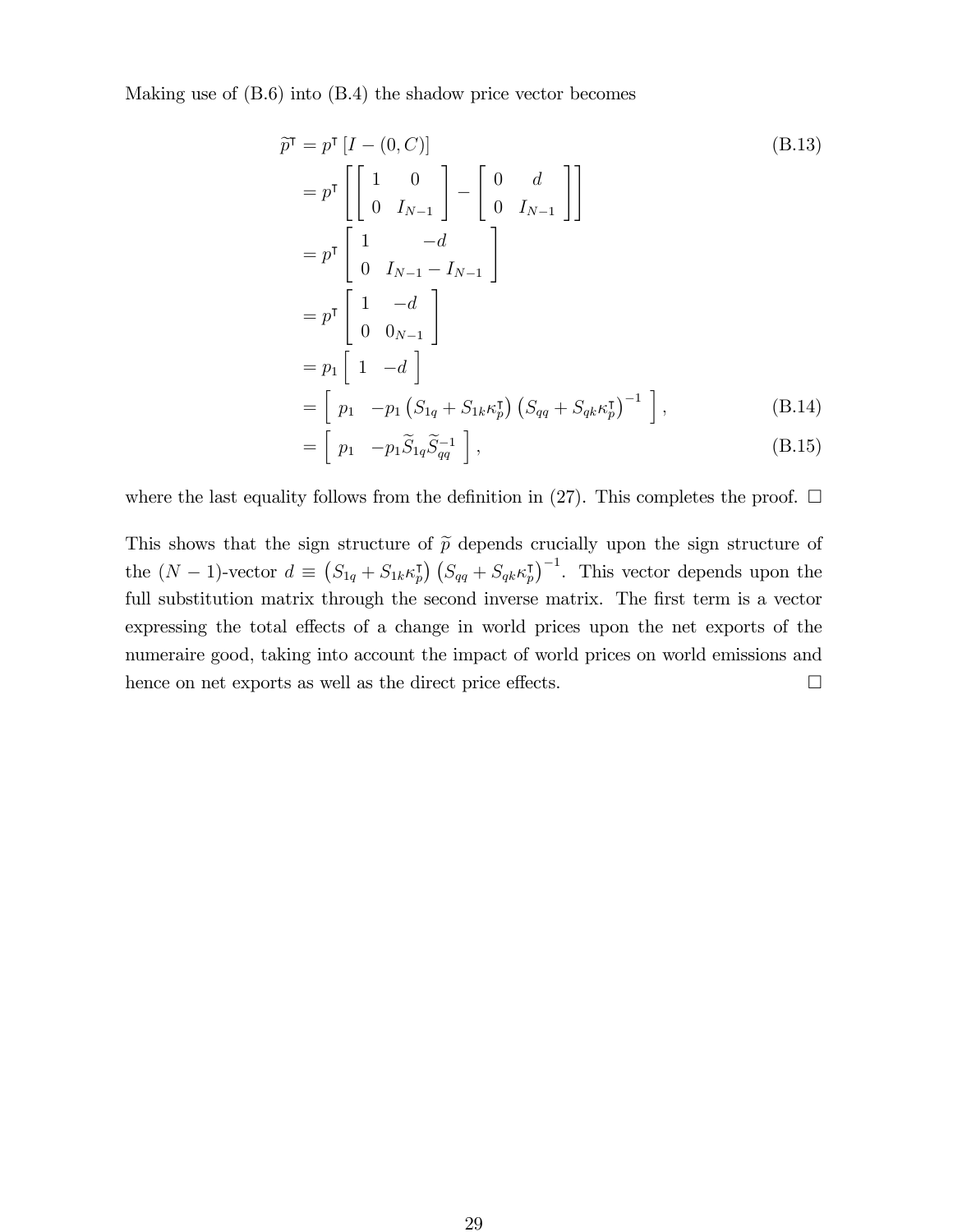#### Appendix C: A 3-country, 3-traded-goods world economy

The model for this example comprises three countries engaged in perfectly competitive international trade in three tradeable commodities  $\sim$  with commodity 1 being taken as the numeraire with world price  $p_1 = 1$ . As with the example presented in the text, referred to here as Example 1, to focus on the plausibility that multilateral income transfers ameliorate the welfare-reducing distortionary effects of global emissions (and to simplify matters), it will be assumed that all countries trade freely facing no tariffs and impose zero carbon taxes. This implies that  $\tau^j = 0$ ,  $t^j = 0$  and  $p^j = p = 1$  for  $j = 1, 2, 3$ . The example demonstrates a situation where a set of financial transfers raise the welfare levels for each of the three countries. Unlike, however, the example developed in the text, the numerical example in this appendix does not specify functional forms for the expenditure and revenue functions for the three countries. Rather, it assumes that the countries have valid expenditure and revenue functions and that there is a competitive equilibrium for the model specified in Section 2. This is sufficient for the illustration of the propositions and it simplifies the exposition.

Following the analytics developed in the text, only matrices representing aggregate effects (consisting of sums of national effects) are required, since the propositions are expressed in terms of these (with the exception only of the country-specific income effects). By construction, these matrices satisfy all the required conditions imposed by economic theory, and adopted in the model of Section 2, and are, therefore, valid for an illustration. To put it differently, the strategy in this example is to construct matrices that satisfy the properties of the functions discussed in the propositions, and in turn show that for these functions there are shadow prices for which the propositions are satisfied. Consider an international trade equilibrium with the aggregate matrix structures for  $S_{pp}$ ,  $S_{pt}$ ,  $S_{tt}$ ,  $S_{pk}$ and a matrix of national income effects  $S_{pu} = \begin{bmatrix} S_{pu}^1 & S_{pu}^2 & S_{pu}^3 \end{bmatrix}$  given, respectively, by

$$
S_{pp} = \begin{bmatrix} 4.716 & -1.928 & -2.788 \\ -1.928 & 1 & 0.928 \\ -2.788 & 0.928 & 1.860 \end{bmatrix},
$$
(C.1)

$$
S_{pt} = S_{tp}^{\mathsf{T}} = \begin{bmatrix} 1.212 & -0.243 & 0.341 \\ -0.514 & 0.055 & -0.535 \\ -0.698 & 0.189 & 0.193 \end{bmatrix},
$$
(C.2)

$$
S_{tt} = \begin{bmatrix} 1.313 & -0.195 & -0.489 \\ -0.195 & 1.040 & -0.402 \\ -0.489 & -0.402 & 2.439 \end{bmatrix},
$$
(C.3)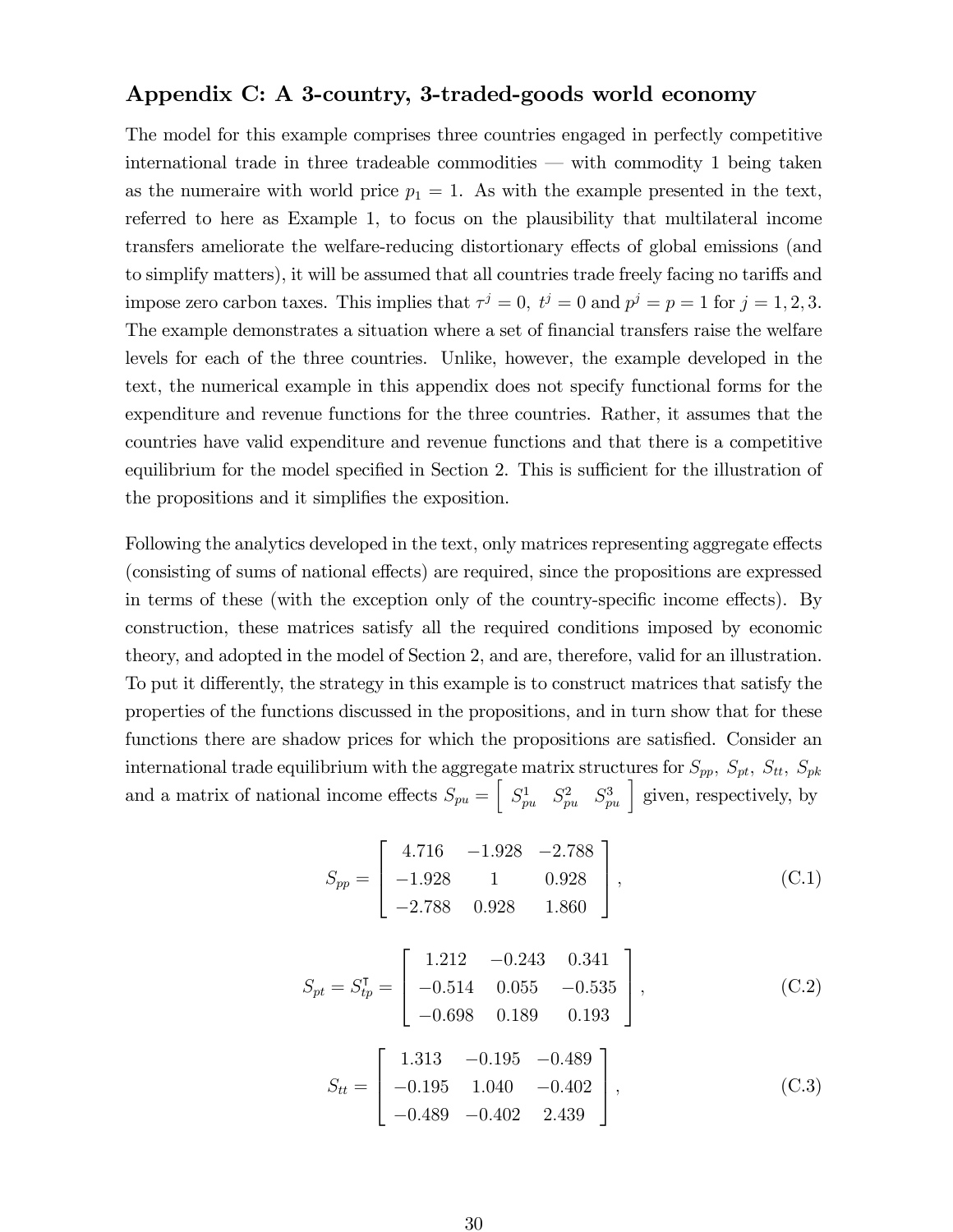$$
S_{pk} = \begin{bmatrix} -1 \\ -1 \\ -1 \end{bmatrix},
$$
\n(C.4)

$$
S_{pu} = \begin{bmatrix} S_{pu}^1 & S_{pu}^2 & S_{pu}^3 \end{bmatrix} = \begin{bmatrix} -1 & -1 & -1 \\ -4 & -1 & -1 \\ -1 & -1 & -1 \end{bmatrix} . \tag{C.5}
$$

These matrices satisfy all theoretical conditions imposed by the general model. The results presented below are based upon these matrices.

Recall from the discussion in the text that  $S_{pp}$  is the world net substitution matrix (aggregate of national net substitution matrices), which gives the effects of world price changes upon global net exports. The matrix specified in  $(C.1)$  indicates that goods 2 and 3 are net substitutes with good 1, while goods 2 and 3 are net complements with each other. The matrix  $S_{pt}$  describes the global effects of increases in carbon taxes t upon net exports of goods. The sign structure of the assumed matrix in (C.2) shows that an increase in the carbon tax on emission  $j$  has a positive effect on the net output of some products and a negative effect on the net outputs of other products.

Matrix  $S_{tt}$  describes the global effects of increases in carbon taxes t upon net carbon emission reductions. The specified matrix in  $(C.3)$  shows that an increase in the carbon tax in sector j reduces emissions in that sector but raises emissions in all other sectors. The equal and negative elements in the assumed vector  $S_{pk}$  in (C.4) indicate that global emissions have the same effects on world net exports for each good; greater global emissions  $k$  negatively affect utility in each country and so increase global compensated demands and reduce global compensated net exports of goods. The matrix  $S_{pu}$ of national income effects, specified in  $(C.5)$ , has negative elements, meaning that all goods are normal in consumption in every country; the large negative term of  $-4$  shows that country 1 has a very high marginal propensity to consume the second good out of income.

Based on these assumptions about the initial equilibrium, the shadow price vector  $\tilde{p}$ , given in (34), and the vector  $\beta$  with element j given by  $\beta^j = \tilde{p}^{\dagger} S_{pu}^j$  (and given in (33)) are computed to be

$$
\widetilde{p}^{\mathsf{T}} = \left[ \begin{array}{cc} 1 & -1.394 & 1.933 \end{array} \right],\tag{C.6}
$$

$$
\widetilde{\beta}^{\mathsf{T}} = \begin{bmatrix} 2.645 & -1.539 & -1.539 \end{bmatrix}.
$$
\n(C.7)

Since the vector  $\tilde{\beta}$  in (C.7) has elements of different sign, Corollary 1 implies that there exists a multilateral transfer of income that is strictly Pareto-improving in welfare for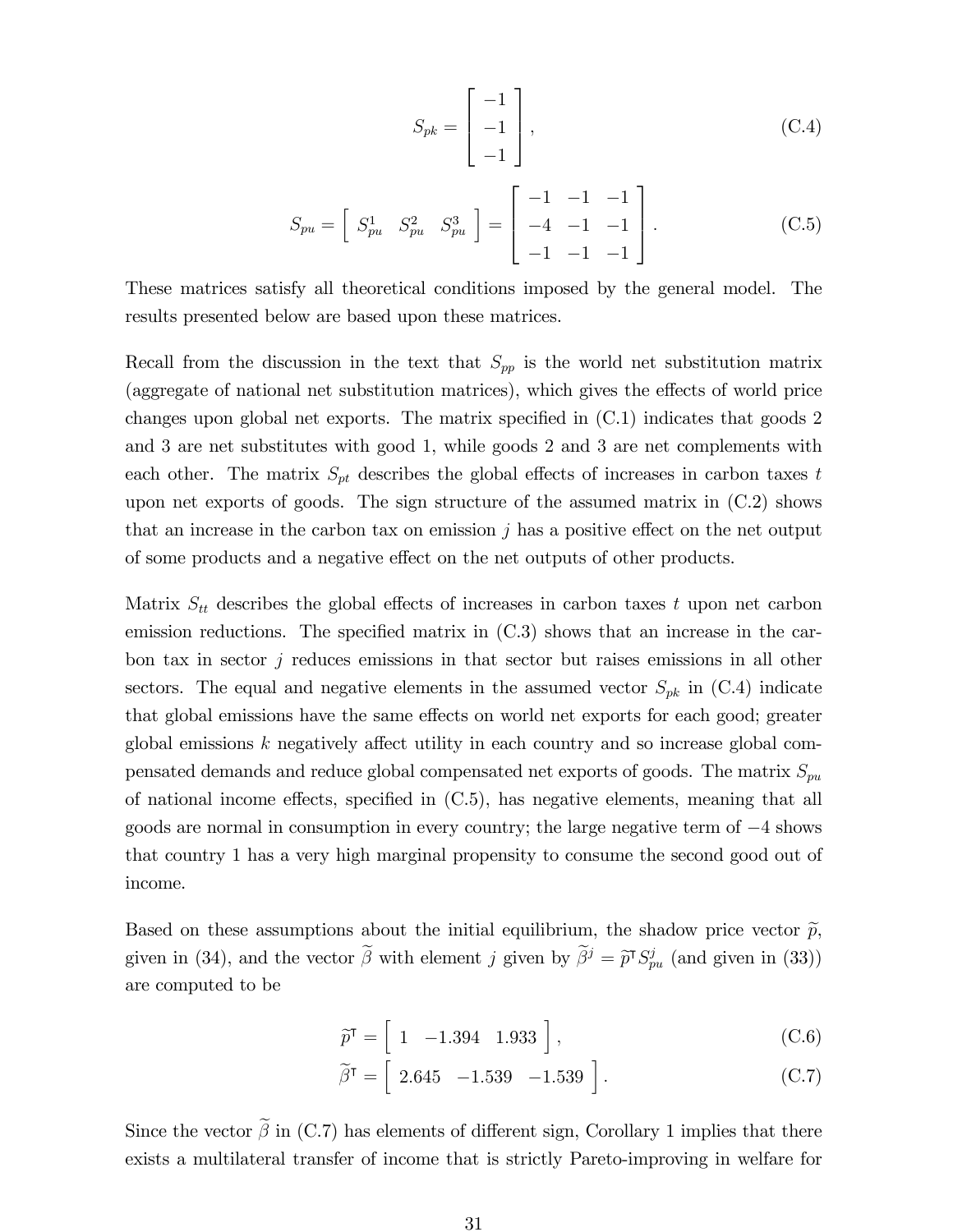this world economy. The direction of financial transfers is from country to countries  $2$ and 3. All countries gain in welfare from the income transfers.  $\hfill \Box$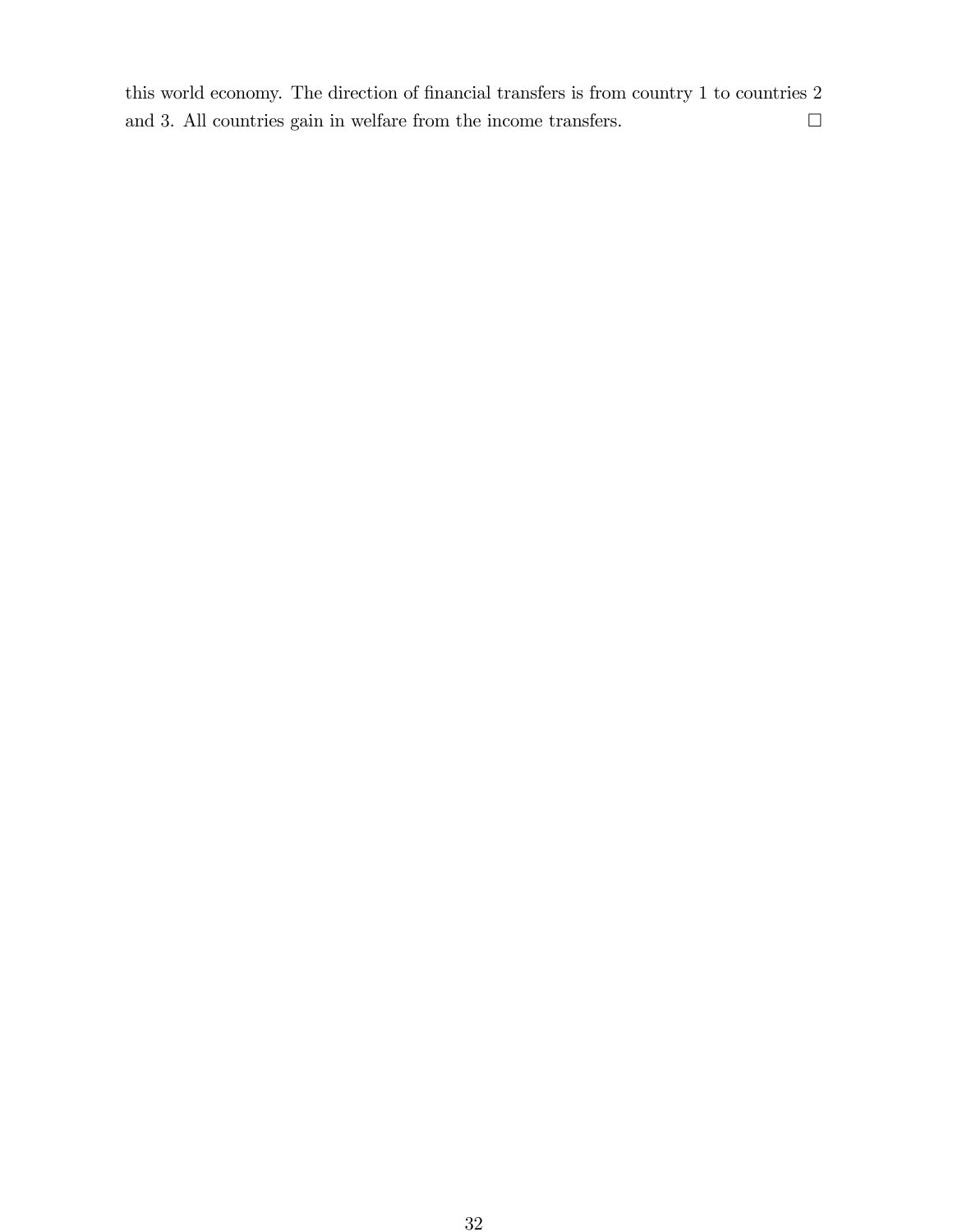### References

- [1] Copeland, B. (1994). ëInternational trade and the environment: policy reform in a polluted small open economyí, Journal of Environmental Economics and Management  $26, 44–65$ .
- [2] Barrett, S. (2001). 'International cooperation for sale', European Economic Review 45, 1835 - 1850.
- [3] COM(2019, 640 Önal). The European Green Deal. Communication from the Commission to the European Parliament, the European Council, the Council, the European Economics and Social Committee and the Committee of the Regions. Document 52019DC0640.
- [4] Copeland, B. (1996). Pollution content tariffs, environmental rent shifting, and the control of cross-border pollution<sup>7</sup>, Journal of International Economics 40, 459–476.
- [5] Copeland, B.. (2011). Trade and the environment. In: Bernhofen, D., et al. (Eds.), Palgrave Handbook of International Trade. Palgrave Macmillan.
- [6] Copeland, B., and S. Taylor. (2004). 'Trade, growth, and the environment', Journal of Economic Literature 42, 7-71.
- [7] Hatta, T.  $(1977)$ .  $A$  recommendation for a better tariff structure', Econometrica 45(8), 1859-1869.
- [8] Hoel, M. (1996). Should a carbon tax be differentiated across sectors?, Journal of Public Economics 59, 17–32.
- [9] Jacoby, Henry D., Mustafa H. Babiker, Sergey Paltsev, and John M. Reilly. (2008). Sharing the Burden of GHG Reductions', Discussion Paper 2008-09, Cambridge, Mass.: Harvard Project on International Climate Agreements, October.
- [10] Keen, M.J., and C. Kotsogiannis. (2014). 'Coordinating climate and trade policies: Pareto efficiency and the role of border tax adjustments<sup>2</sup>, Journal of International Economics 94, 119-128.
- [11] Keen, M.J., and D. Wildasin. (2004). Pareto-efficient international taxation<sup>'</sup>, American Economic Review 94, 259–275.
- [12] Kotsogiannis, C., and A. Woodland. (2013). ëClimate and international trade policies when emissions affect production possibilities<sup>'</sup>, Journal of Environmental Economics and Management 66, 166–194.
- [13] Mangasarian, O. (1969). Nonlinear Programming. New York: McGraw-Hill.
- [14] Markusen, J. (1975). 'International externalities and optimal tax structures', Journal of International Economics  $5, 15-29$ .
- [15] Michael, M., and P. Hatzipanayotou. (2013). ëPollution and reforms of domestic and trade taxes towards uniformity', International Tax and Public Finance  $20(5)$ , 753-768, October.